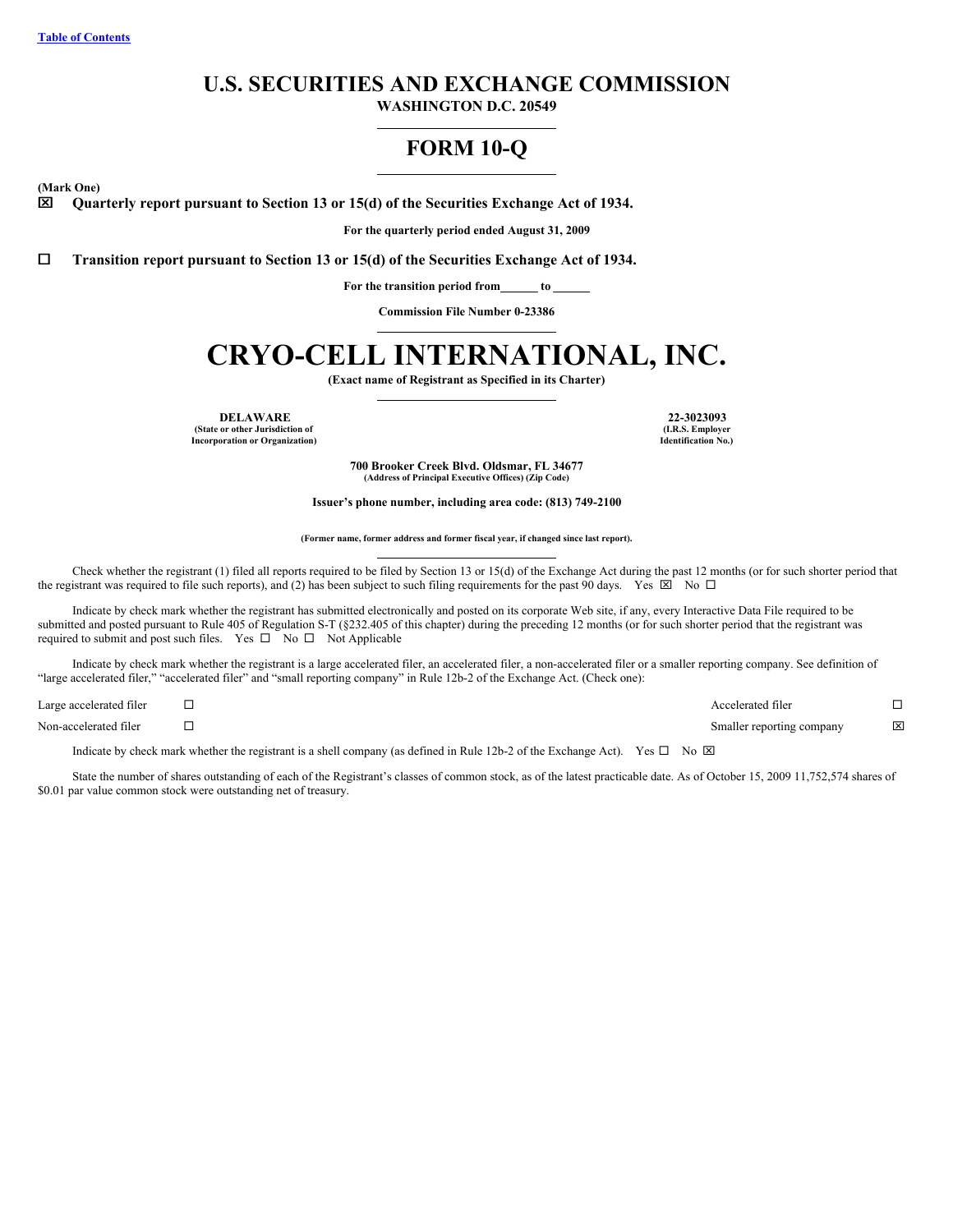# <span id="page-1-0"></span>**CRYO-CELL INTERNATIONAL, INC. AND SUBSIDIARIES TABLE OF CONTENTS**

# **PART I - FINANCIAL INFORMATION (UNAUDITED) Item 1. Financial Statements [Consolidated](#page-2-0) Balance Sheets** 3 Consolidated Statements of Operations and [Comprehensive](#page-3-0) Income (Loss) 4 Supersection [Consolidated](#page-4-0) Statements of Cash Flows 5<br>
Supersection Consolidated Financial Statements 6 Notes to [Consolidated](#page-5-0) Financial Statements 6 **Item 2. [Management's](#page-14-0) Discussion and Analysis of Financial Condition and Results of Operations** 15 **Item 3. [Quantitative](#page-24-0) and Qualitative Disclosures about Market Risk** 25 **Item 4. Controls and [Procedures](#page-25-0)** 26 **PART II - OTHER INFORMATION Item 1. Legal [Proceedings](#page-26-0)** 27 **Item 1A. Risk [Factors](#page-26-1)** 27 **Item 2. [Unregistered](#page-26-2) Sales of Equity Securities and Use of Proceeds** 27 **Item 3. Defaults Upon Senior [Securities](#page-26-3)** 27 **Item 4. [Submission](#page-26-4) of Matters to a Vote of Security Holders** 27 **Item 5. Other [Information](#page-27-0)** 28 **Item 6. [Exhibits](#page-28-0)** 29 **[SIGNATURES](#page-29-0)** 30

**PAGE**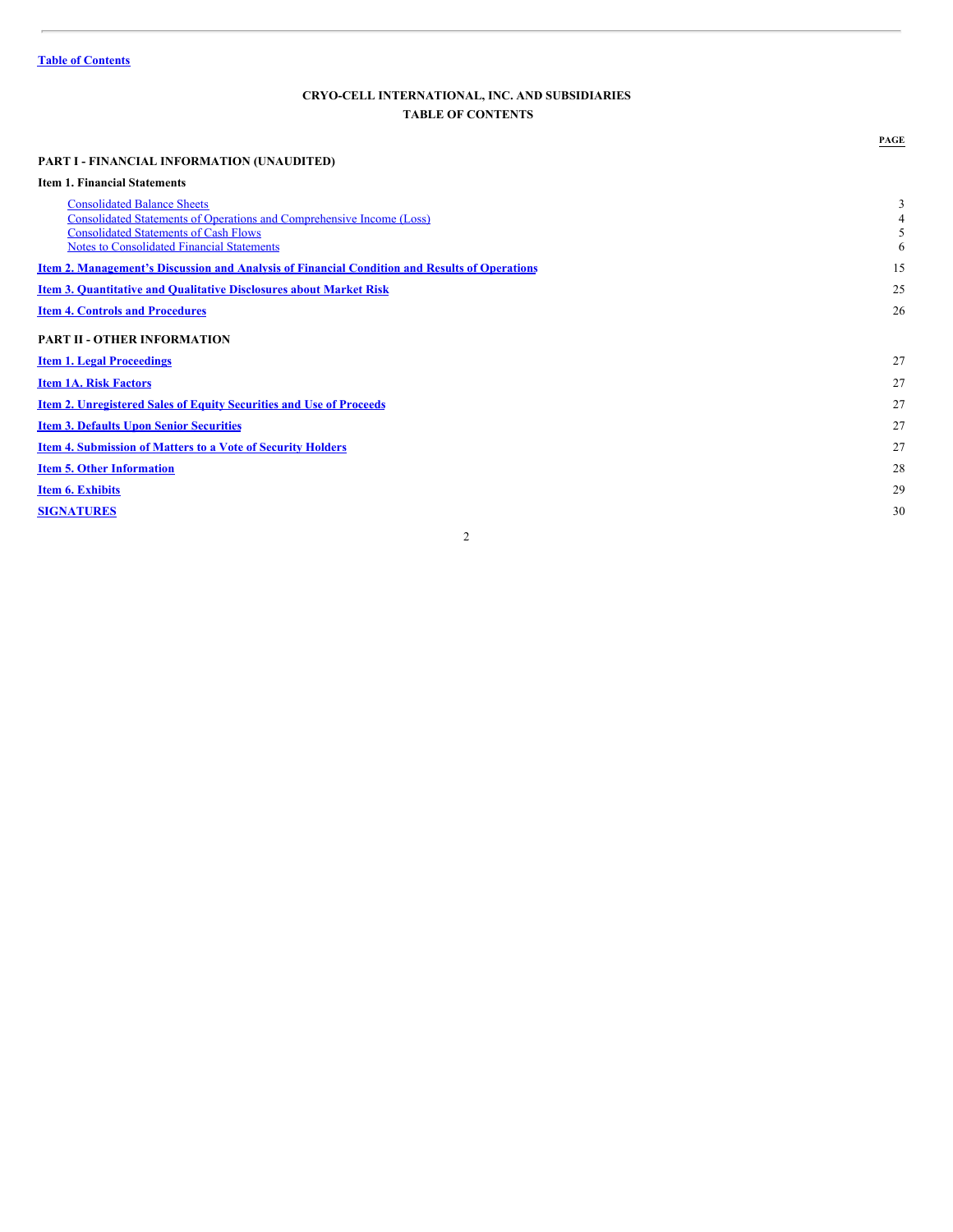# <span id="page-2-0"></span>**CRYO-CELL INTERNATIONAL, INC. AND SUBSIDIARIES CONSOLIDATED BALANCE SHEETS**

|                                                                                                                               | August 31,<br>2009<br>(unaudited) | November 30,<br>2008 |
|-------------------------------------------------------------------------------------------------------------------------------|-----------------------------------|----------------------|
| <b>ASSETS</b>                                                                                                                 |                                   |                      |
| <b>Current Assets</b>                                                                                                         |                                   |                      |
| Cash and cash equivalents                                                                                                     | \$6,585,710                       | \$3,566,366          |
| Restricted cash                                                                                                               | 200,000                           | 200,000              |
| Marketable securities and other investments                                                                                   | 960,000                           | 1,125,000            |
| Accounts receivable and advances (net of allowance for doubtful accounts of \$1,160,498 and \$766,524, respectively)          | 1,885,494                         | 1,906,715            |
| Deferred tax assets                                                                                                           | 21,000                            | 21,000               |
| Prepaid expenses and other current assets                                                                                     | 743,136                           | 521,041              |
| Total current assets                                                                                                          | 10,395,340                        | 7,340,122            |
| <b>Property and Equipment-net</b>                                                                                             | 2,346,947                         | 2,570,597            |
| <b>Other Assets</b>                                                                                                           |                                   |                      |
| Marketable securities and other investments                                                                                   | 6,404                             | 6,404                |
| Note receivable                                                                                                               | 91,758                            | 89,411               |
| Investment in Saneron CCEL Therapeutics, Inc.                                                                                 | 684,000                           | 684,000              |
| Deposits and other assets                                                                                                     | 348,118                           | 282,122              |
| Total other assets                                                                                                            | 1,130,280                         | 1,061,937            |
| <b>Total assets</b>                                                                                                           | \$13,872,567                      | \$10,972,656         |
|                                                                                                                               |                                   |                      |
| <b>LIABILITIES AND STOCKHOLDERS' DEFICIT</b>                                                                                  |                                   |                      |
| <b>Current Liabilities</b>                                                                                                    |                                   |                      |
| Accounts payable                                                                                                              | 919,474<br>S.                     | 835,670<br>\$        |
| Accrued expenses                                                                                                              | 1,640,153                         | 1,226,045            |
| Deferred revenue                                                                                                              | 5,055,107                         | 4,609,291            |
| Total current liabilities                                                                                                     | 7,614,734                         | 6,671,006            |
|                                                                                                                               |                                   |                      |
| <b>Other Liabilities</b>                                                                                                      |                                   |                      |
| Deferred revenue                                                                                                              | 7,265,320                         | 7,126,257            |
| Deferred tax liabilities                                                                                                      | 21,000                            | 21,000               |
| Long-term liability-revenue sharing agreements                                                                                | 3,750,000                         | 3,750,000            |
| Deferred consulting obligation                                                                                                | 313,061                           | 382,847              |
| Total other liabilities                                                                                                       | 11,349,381                        | 11,280,104           |
| Commitments and Contingencies (Note 3)                                                                                        |                                   |                      |
| <b>Stockholders' Deficit</b>                                                                                                  |                                   |                      |
| Preferred stock (\$.01 par value, 500,000 authorized and none issued)                                                         |                                   |                      |
| Common stock (\$.01 par value, 20,000,000 authorized; 11,752,574 as of August 31, 2009 and 11,750,543 as of November 30, 2008 |                                   |                      |
| issued and outstanding)                                                                                                       | 117,526                           | 117,505              |
| Additional paid-in capital                                                                                                    | 24,544,370                        | 24,682,328           |
| Treasury stock, at cost                                                                                                       | (484, 535)                        | (807,020)            |
| Accumulated other comprehensive loss                                                                                          | (94, 055)                         | (94, 055)            |
| Accumulated deficit                                                                                                           | (29, 174, 854)                    | (30,877,212)         |
| Total stockholders' deficit                                                                                                   | (5,091,548)                       | (6,978,454)          |
| Total liabilities and stockholders' deficit                                                                                   | \$13,872,567                      | \$10,972,656         |

The accompanying notes are an integral part of these consolidated financial statements.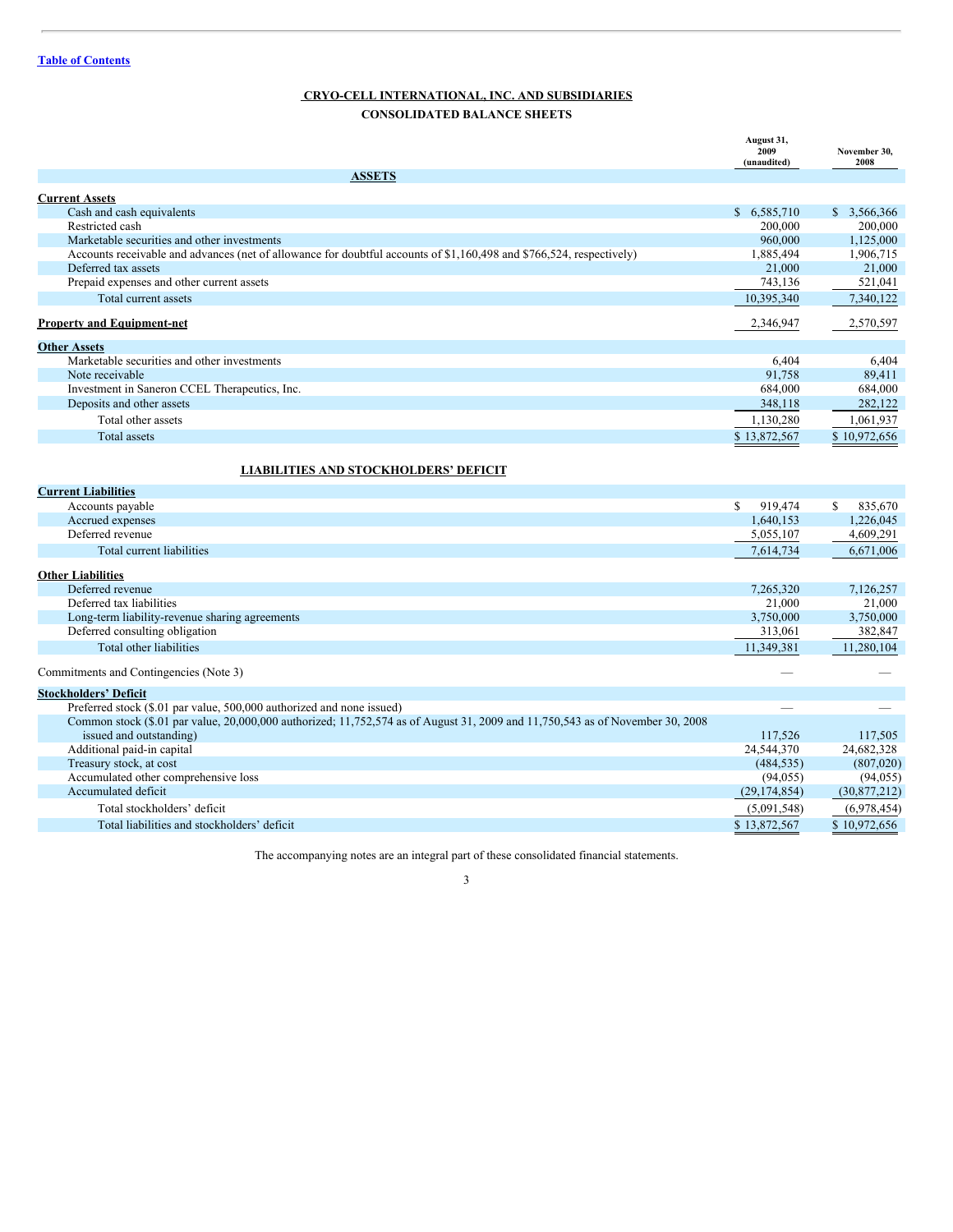# <span id="page-3-0"></span>**CONSOLIDATED STATEMENTS OF OPERATIONS AND COMPREHENSIVE INCOME (LOSS)**

**(Unaudited)**

|                                                                           | <b>Three Months Ended</b> |                       | <b>Nine Months Ended</b> |                       |
|---------------------------------------------------------------------------|---------------------------|-----------------------|--------------------------|-----------------------|
|                                                                           | August 31,<br>2009        | August 31,<br>2008(1) | August 31,<br>2009       | August 31,<br>2008(1) |
| <b>Revenue</b>                                                            | \$4,208,335               | \$4,458,024           | \$12,315,196             | \$13,143,831          |
| <b>Costs and Expenses:</b>                                                |                           |                       |                          |                       |
| Cost of sales                                                             | 1.229.920                 | 1,624,431             | 3,514,952                | 4,690,280             |
| Marketing, general and administrative expenses                            | 2,336,882                 | 2,730,268             | 6,649,926                | 8,471,353             |
| Research, development and related engineering                             | 27,794                    | 67,819                | 86,114                   | 161,601               |
| Impairment of marketable securities                                       |                           | 22,126                |                          | 55,066                |
| Depreciation and amortization                                             | 99,426                    | 97,869                | 293,884                  | 299,159               |
| Total costs and expenses                                                  | 3,694,022                 | 4,542,514             | 10,544,876               | 13,677,459            |
| <b>Operating Income (Loss)</b>                                            | 514,313                   | (84, 490)             | 1,770,320                | (533, 628)            |
| Other (Expense) Income:                                                   |                           |                       |                          |                       |
| Interest income                                                           | 19.332                    | 22,432                | 57,076                   | 116,572               |
| Interest expense                                                          | (376, 677)                | (348, 829)            | (1,064,500)              | (988, 581)            |
| Licensee income                                                           | 353,768                   | 340,810               | 1,161,973                | 845,042               |
| Total other (expense) income                                              | (3,577)                   | 14,412                | 154,549                  | (26,967)              |
| Income (loss) before equity in losses of affiliate and income tax expense | 510,736                   | (70,078)              | 1,924,869                | (560, 595)            |
| Equity in losses of affiliate                                             | (32, 146)                 | (71, 427)             | (95, 793)                | (144, 306)            |
| Income (loss) before income tax expense                                   | 478,590                   | (141, 505)            | 1,829,076                | (704, 901)            |
| Income tax expense - foreign                                              | (43,866)                  | (47, 803)             | (126,718)                | (87, 407)             |
| <b>Net Income (Loss)</b>                                                  | 434,724                   | \$<br>(189, 308)      | \$1,702,358              | (792, 308)            |
| Net income (loss) per common share - basic                                | 0.04<br>S                 | (0.02)<br>S           | 0.14                     | (0.07)                |
| Weighted average common shares outstanding - basic                        | 11,751,029                | 11,680,652            | 11,750,706               | 11,674,980            |
| Net income (loss) per common share - diluted                              | 0.04<br>S                 | \$<br>(0.02)          | 0.14                     | S<br>(0.07)           |
| Weighted average common shares outstanding - diluted                      | 11,825,726                | 11,680,652            | 11,779,768               | 11,674,980            |
| Comprehensive income (loss):                                              |                           |                       |                          |                       |
| Net income (loss)                                                         | 434,724<br>S.             | \$(189,308)           | \$1,702,358              | (792, 308)<br>\$      |
| Unrealized loss on marketable securities                                  | $\overline{\phantom{0}}$  | (12,614)              |                          | (30, 503)             |
| Write-off unrealized loss on marketable securities                        |                           | 22,126                |                          | 55,066                |
| Comprehensive income (loss)                                               | 434,724<br>S              | (179, 796)<br>\$      | \$1.702.358              | (767, 745)<br>\$.     |

(1) See Note, 1, Income Taxes.

The accompanying notes are an integral part of these consolidated financial statements .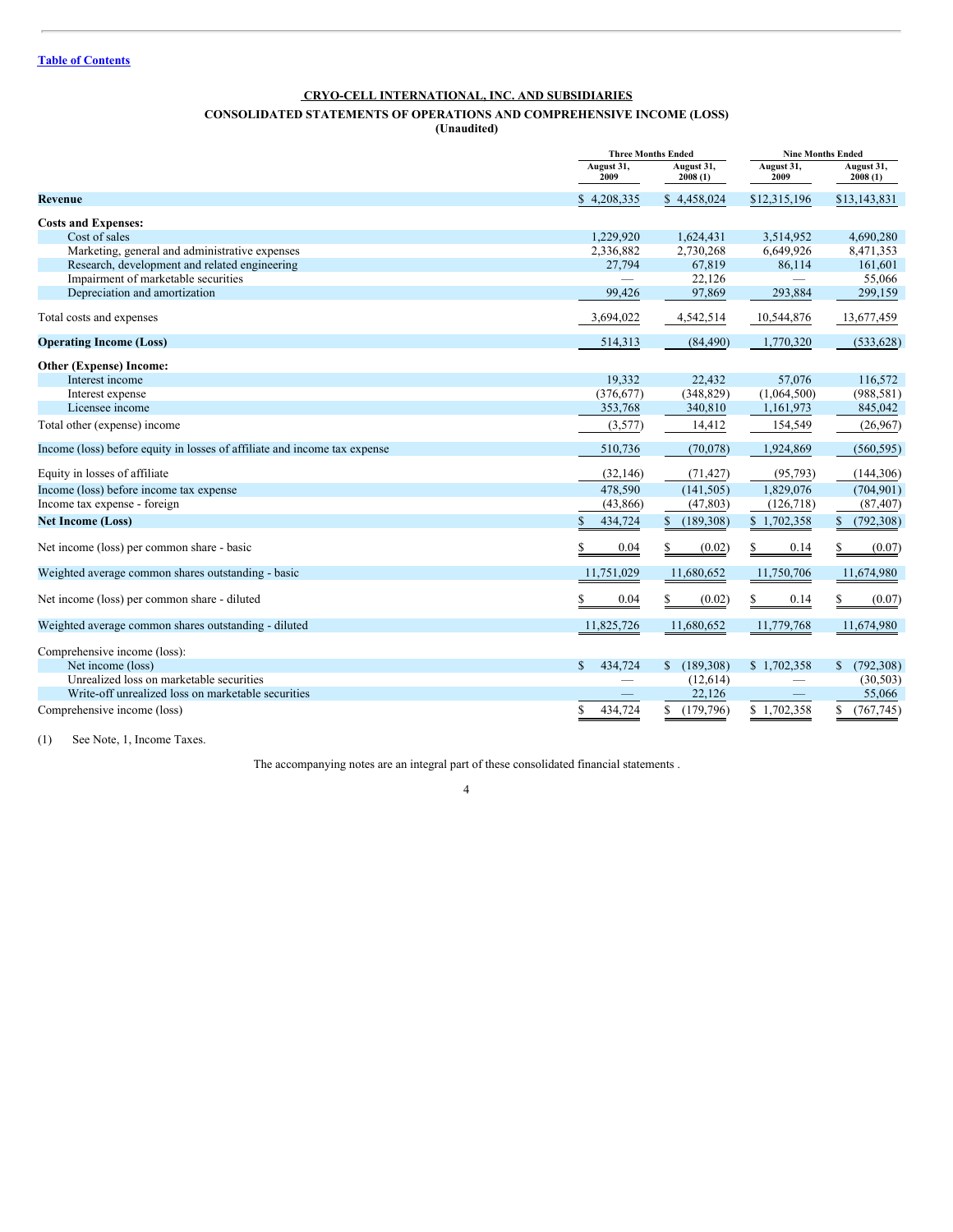# <span id="page-4-0"></span>**CRYO-CELL INTERNATIONAL, INC. AND SUBSIDIARIES CONSOLIDATED STATEMENTS OF CASH FLOWS**

**(Unaudited)**

|                                                                                                                                               | For the Nine Months Ended |                    |
|-----------------------------------------------------------------------------------------------------------------------------------------------|---------------------------|--------------------|
|                                                                                                                                               | August 31,<br>2009        | August 31,<br>2008 |
| <b>Cash Flows from Operating Activities:</b>                                                                                                  |                           |                    |
| Net Income (loss)                                                                                                                             | \$1,702,358               | \$(792,308)        |
| Adjustments to reconcile net income (loss) to net cash provided by operating activities:                                                      |                           |                    |
| Depreciation and amortization expense                                                                                                         | 506,824                   | 511,307            |
| Loss on sale of marketable securities                                                                                                         |                           | 2,057              |
| Compensatory element of stock options                                                                                                         | 89,892                    | 153,010            |
| Provision for doubtful accounts                                                                                                               | 387,047                   | 233,824            |
| Impairment of marketable securities                                                                                                           |                           | 55,066             |
| Equity in losses of affiliate                                                                                                                 | 95.793                    | 144.306            |
| Changes in assets and liabilities:                                                                                                            |                           |                    |
| Accounts receivable and advances                                                                                                              | (365, 826)                | 373,641            |
| Note receivable                                                                                                                               | (2,347)                   | (8, 567)           |
| Prepaid expenses and other current assets                                                                                                     | (222,095)                 | (94, 348)          |
| Deposits and other assets                                                                                                                     | 13.486                    | (156, 991)         |
| Accounts payable                                                                                                                              | 83,804                    | (834, 942)         |
| Accrued expenses                                                                                                                              | 412,971                   | (72,790)           |
| Deferred consulting obligation<br>Deferred revenue                                                                                            | (69, 786)                 | (68, 590)          |
|                                                                                                                                               | 584,879                   | 732,529            |
| Net cash provided by operating activities                                                                                                     | 3,217,000                 | 177,204            |
| Cash flows from investing activities:                                                                                                         |                           |                    |
| Purchases of property and equipment                                                                                                           | (270, 474)                | (115,370)          |
| Purchases of marketable securities and other investments                                                                                      | (1,010,000)               | (1,125,000)        |
| Proceeds from sale of marketable securities and other investments                                                                             | 1,175,000                 | 1,001,570          |
| Investments in patents                                                                                                                        | (92, 182)                 |                    |
| Net cash used in investing activities                                                                                                         | (197, 656)                | (238, 800)         |
| Cash flows from financing activities:                                                                                                         |                           |                    |
| Proceeds from exercise of stock options                                                                                                       | $\qquad \qquad -$         | 1,350              |
| Net cash provided by financing activities                                                                                                     | $\overline{\phantom{m}}$  | 1,350              |
| Increase (decrease) in cash and cash equivalents                                                                                              | 3,019,344                 | (60, 246)          |
| Cash and cash equivalents - beginning of year                                                                                                 | 3,566,366                 | 3,364,711          |
| Cash and cash equivalents - end of period                                                                                                     | \$6,585,710               | \$3,304,465        |
| Supplemental disclosure of cash flow information:                                                                                             |                           |                    |
| Interest                                                                                                                                      | 991,465<br>\$             | 827,164<br>\$      |
| Income taxes - foreign                                                                                                                        | \$.<br>126,718            | \$<br>87,407       |
| Supplemental schedules of non-cash investing and financing activities:                                                                        |                           |                    |
| Unrealized gain as a component of marketable securities and stockholders' deficit                                                             | S                         | \$<br>(30, 503)    |
| Reclassification between additional paid-in capital and accumulated deficit related to stock compensation expense and losses in<br>affiliates | \$                        | 57,023             |
| Sale of Cryo-Cell common stock held by Saneron; reduction of treasury stock                                                                   | \$<br>322,485             | \$                 |
| Net share settlement of exercised stock options                                                                                               | \$<br>1,137               | $\mathbb{S}$       |

The accompanying notes are an integral part of these consolidated financial statements.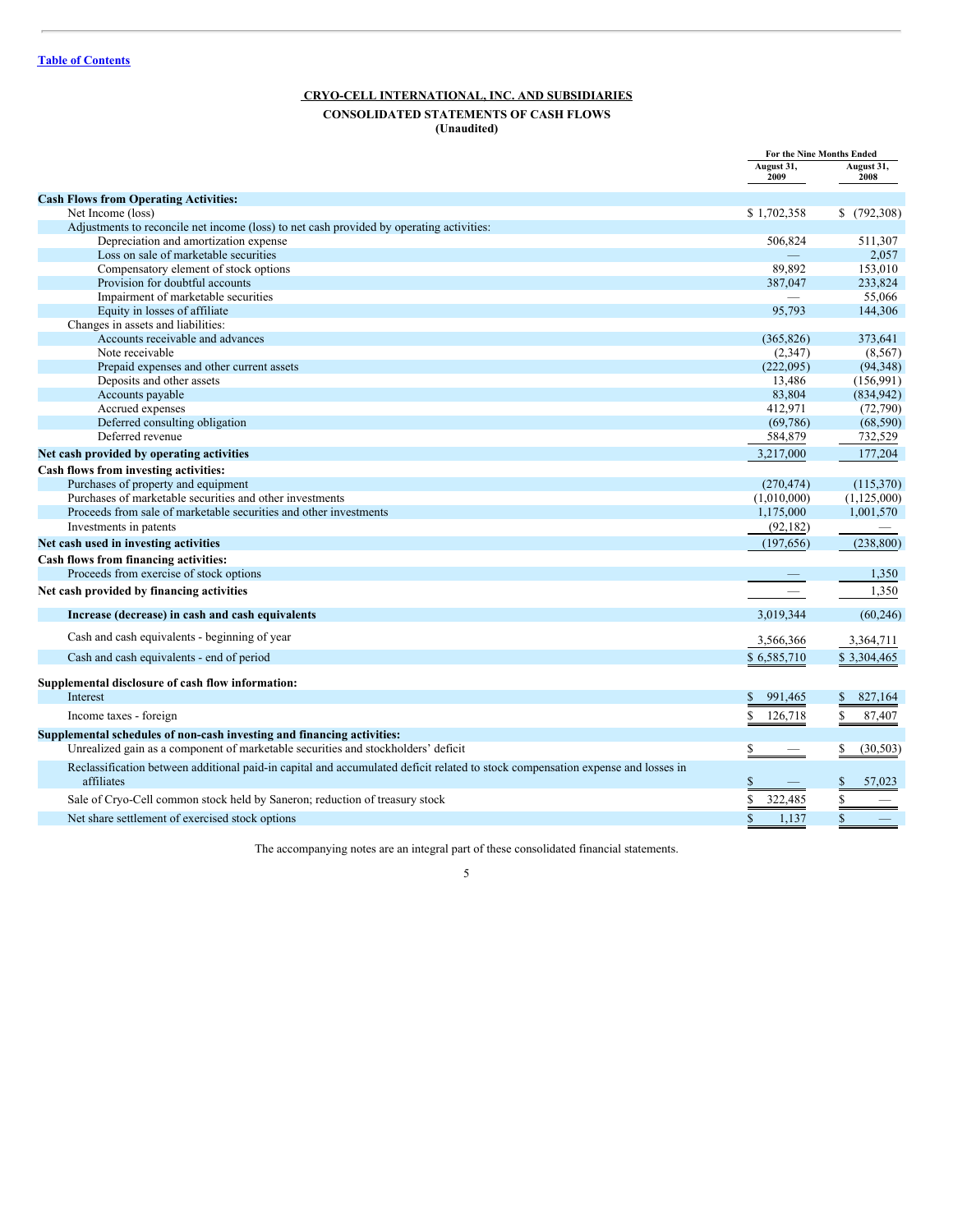# <span id="page-5-0"></span>**CRYO-CELL INTERNATIONAL, INC. AND SUBSIDIARIES NOTES TO CONSOLIDATED FINANCIAL STATEMENTS August 31, 2009 (Unaudited)**

#### **Note 1 - Basis of Presentation**

The unaudited consolidated financial statements including the Consolidated Balance Sheets as of August 31, 2009 and November 30, 2008, the related Consolidated Statements of Operations and Comprehensive Income (Loss) for the three and nine months ended August 31, 2009 and August 31, 2008 and Cash Flows for the nine months ended August 31, 2009 and 2008 have been prepared by Cryo-Cell International, Inc. and its subsidiaries ("the Company" or "Cryo-Cell"). In the opinion of management, all adjustments (which include only normal recurring adjustments) necessary to present fairly the financial position, results of operations, and changes in cash flows for all periods presented have been made. Subsequent events have been evaluated through October 15, 2009, the date the financial statements were issued.

The unaudited consolidated financial statements herein have been prepared pursuant to the rules and regulations of the Securities and Exchange Commission for interim financial reporting. Certain financial information and note disclosures, which are normally included in annual financial statements prepared in accordance with accounting principles generally accepted in the United States of America, have been condensed or omitted pursuant to those rules and regulations. Interim period results are not necessarily indicative of results expected for the entire 2009 fiscal year, or for future periods. It is suggested that these consolidated financial statements be read in conjunction with the financial statements and notes thereto included in the Company's November 30, 2008 Annual Report on Form 10-K.

#### *Revenue Recognition*

The Company records revenue from processing and storage of specimens. The Company recognizes revenue in accordance with SEC Staff Accounting Bulletin No. 101, ("SAB 101") as amended by SEC Staff Accounting Bulletin No. 104, ("SAB 104"), and Emerging Issues Task Force Issue No. 00-21, *Revenue Arrangements with Multiple Deliverables* ("EITF No. 00-21") for all revenue transactions. The Company recognizes revenue from processing fees upon completion of processing and cellular storage fees ratably over the contractual storage period. Deferred revenue on the accompanying balance sheets includes the portion of the annual storage fee and the twenty-one year storage fee that is being recognized over the contractual storage period. As of August 31, 2009 and November 30, 2008, the current portion of deferred revenue is approximately \$5,100,000 and \$4,600,000, respectively, and the long-term portion of deferred revenue is approximately \$7,300,000 and \$7,100,000, respectively. The Company also records revenue from shipping and handling when earned. Shipping and handling costs are expensed and included in cost of sales.

The Company has license agreements where International Affiliates directly market the U-Cord program throughout a licensed territory and collect and ship the specimens to the Company's facility for which the Company receives a fee for processing and storage of the specimens. The revenue derived from the specimens that are processed in the Company's facility is recorded as revenue on the consolidated statements of operations.

The Company has not had a third party conduct a physical inventory count of all specimens stored; however, the Company from time to time will perform a physical inventory count of specimens stored to ensure that all records are accurate.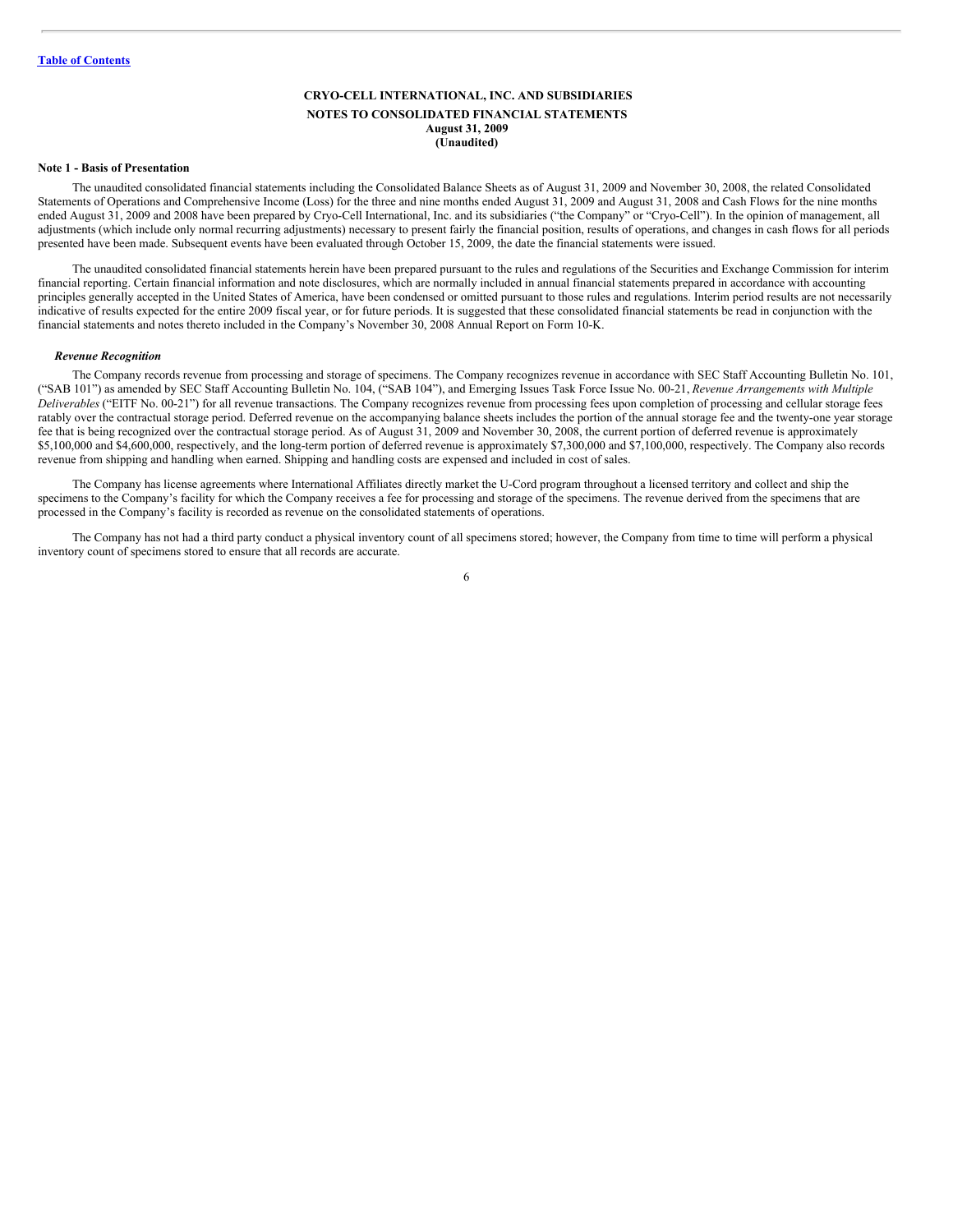# **CRYO-CELL INTERNATIONAL, INC. AND SUBSIDIARIES NOTES TO CONSOLIDATED FINANCIAL STATEMENTS—(Continued) August 31, 2009 (Unaudited)**

#### *Income Taxes*

Under the asset and liability method of Financial Accounting Standards Board ("FASB") Statement of Financial Accounting Standards ("SFAS") No. 109*Accounting for Income Taxes* ("SFAS 109"), deferred tax assets and liabilities are recognized for the estimated future tax consequences attributable to differences between financial statement carrying amounts of existing assets and liabilities and their respective tax bases. Deferred tax assets and liabilities are measured using enacted tax rates expected to be recovered or settled. A valuation allowance covering the deferred tax assets of the Company as of August 31, 2009 and November 30, 2008, has been provided as the Company currently believes it is "more likely than not" that the future income tax benefits will not be realized. Foreign income tax expense has been recorded for licensee income earned in certain geographic areas. There are no deferred tax assets or liabilities to offset this expense.

The Company adopted the provisions of FASB Interpretation No. 48,*Accounting for Uncertainty in Income Taxes*("FIN 48"), on December 1, 2007. Previously, the Company had accounted for tax contingencies in accordance with SFAS No. 5, *Accounting for Contingencies*("SFAS 5"). As required by FIN 48, which clarifies SFAS 109, the Company recognizes the financial statement benefit of a tax position only after determining that the relevant tax authority would more likely than not sustain the position following an audit. For tax positions meeting the more-likely-than-not threshold, the amount recognized in the financial statements is the largest benefit that has a greater than 50 percent likelihood of being realized upon ultimate settlement with the relevant tax authority. Increases or decreases to the unrecognized tax benefits could result from management's belief that a position can or cannot be sustained upon examination based on subsequent information or potential lapse of the applicable statute of limitation for certain tax positions.

The Company recognizes interest and penalties related to uncertain tax positions in income tax expense. As of August 31, 2009 and November 30, 2008, the Company had \$0 and \$0, respectively, provisions for interest or penalties related to uncertain tax positions.

The Company records foreign income taxes on installment payments of non-refundable up-front license fees and royalty income earned on the processing and storage of cord blood stem cell specimens in geographic areas where the Company has license agreements. The Company recorded approximately \$44,000 and \$48,000 for the three months ended August 31, 2009 and 2008, respectively of foreign income tax expense. The Company recognized approximately \$127,000 and \$87,000 for the nine months ended August 31, 2009 and 2008, respectively of foreign income tax expense. During the third quarter of fiscal 2009, the Company revised the consolidated financial statements for the three and nine months ended August 31, 2008, to reflect foreign income taxes paid to foreign authorities as income tax expense in the consolidated financial statements. Previously, the Company reflected this expense within licensee income, net. This reclassification did not have an impact on net income (loss) or net income (loss) per common share. The following are the effects on the consolidated statements of operations and comprehensive income (loss) for the three and nine months ended August 31, 2008.

|                     | Three Months Ended                      |                                        |
|---------------------|-----------------------------------------|----------------------------------------|
|                     | <b>August 31, 2008</b><br>(as reported) | <b>August 31, 2008</b><br>(as revised) |
| Licensee income     | 293,007                                 | 340,810                                |
| Foreign tax expense |                                         | 47,803                                 |
|                     | <b>Nine Months Ended</b>                |                                        |
|                     | August 31,<br>2008                      | August 31,<br>2008                     |
|                     | (as reported)                           | (as revised)                           |
| Licensee income     | 757,635                                 | 845,042                                |
| Foreign tax expense |                                         | 87,407                                 |

**Three Months Ended**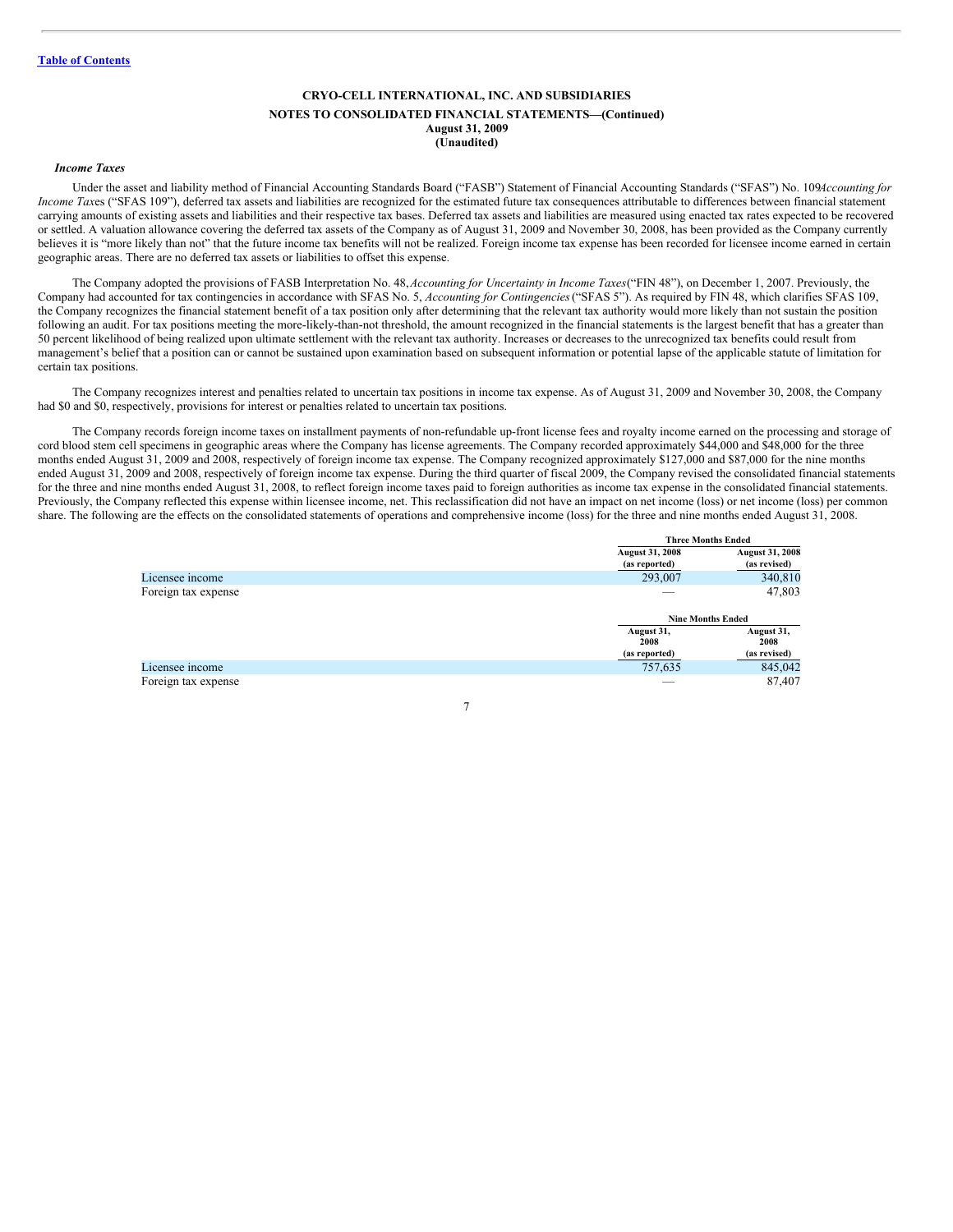#### **NOTES TO CONSOLIDATED FINANCIAL STATEMENTS—(Continued) August 31, 2009 (Unaudited)**

#### *Stock Compensation*

As of August 31, 2009, the Company has two stock-based employee compensation plans, which are described in Note 5. The Company accounts for stock options under the provisions of SFAS No. 123R, *Share-Based Payment* ("SFAS 123R"). The Company recognized approximately \$21,000 and \$21,000 for the three months ended August 31, 2009 and 2008, respectively of stock compensation expense. The Company recognized approximately \$90,000 and \$153,000 for the nine months ended August 31, 2009 and 2008, respectively of stock compensation expense.

#### *Fair Value of Financial Instruments*

Effective December 1, 2007, the Company adopted SFAS No. 157,*Fair-Value Measurements*("SFAS 157")*,* for financial assets and liabilities. Management uses the fair value hierarchy of SFAS 157, which gives the highest priority to quoted prices in active markets. The fair value of financial instruments is estimated based on market trading information, where available. Absent published market values for an instrument or other assets, management uses observable market data to arrive at its estimates of fair value. Management believes that the carrying amount of cash and cash equivalents, notes receivable and its liability associated with long term revenue sharing arrangements approximate fair value.

SFAS 157 defines fair value as an exit price, representing the amount that would be received to sell an asset or paid to transfer a liability in an orderly transaction between market participants at the measurement date. As such, fair value is a market-based measurement that should be determined based on assumptions that market participants would use in pricing an asset or liability. As a basis for considering such assumptions, SFAS 157 establishes a three-level fair value hierarchy that prioritizes the inputs used to measure fair value. The three levels of inputs used to measure fair value are as follows:

- Level 1 Quoted prices in active markets for identical assets or liabilities.
- Level 2 Observable inputs other than quoted prices included in Level 1, such as quoted prices for similar assets and liabilities in active markets; quoted prices for identical or similar assets and liabilities in markets that are not active; or other inputs that are observable or can be corroborated by observable market data.
- Level 3 Unobservable inputs that are supported by little or no market activity and that are significant to the fair value of the assets or liabilities. This includes certain pricing models, discounted cash flow methodologies and similar techniques that use significant unobservable inputs.

The following table summarizes the financial assets and liabilities measured at fair value on a recurring basis as of August 31, 2009, segregated among the appropriate levels within the fair value hierarchy:

|                               | <b>Fair Value at</b><br>August 31, | <b>Fair Value Measurements at</b><br><b>August 31, 2009 Using</b> |                |                          |
|-------------------------------|------------------------------------|-------------------------------------------------------------------|----------------|--------------------------|
| <b>Description</b>            | 2009                               | Level 1                                                           | <b>Level 2</b> | Level 3                  |
| Assets:                       |                                    |                                                                   |                |                          |
| Available-for-sale securities | \$966,404                          | \$6,404                                                           | \$960,000      | $\overline{\phantom{a}}$ |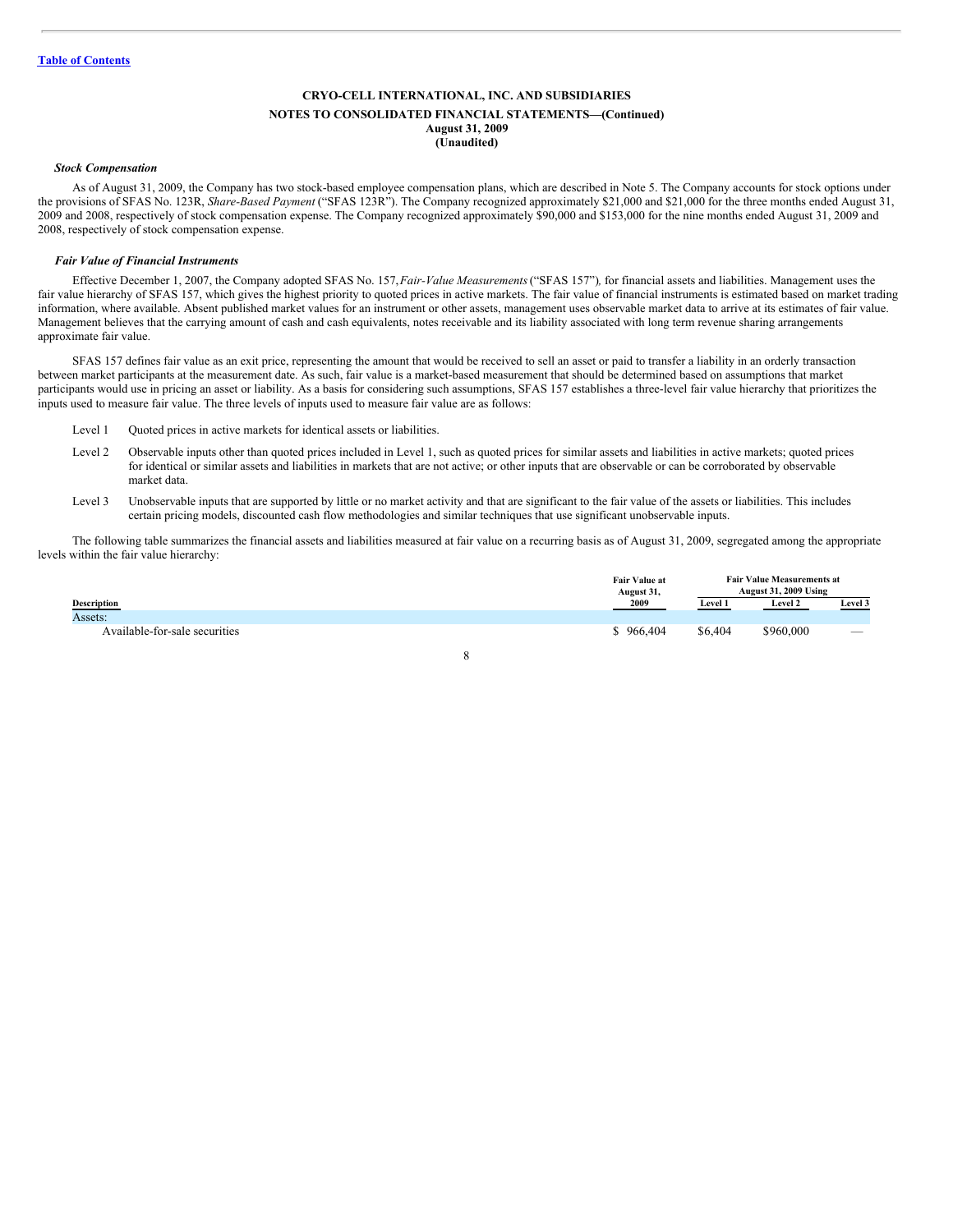### **NOTES TO CONSOLIDATED FINANCIAL STATEMENTS—(Continued) August 31, 2009**

**(Unaudited)**

The following is a description of the valuation techniques used for these items, as well as the general classification of such items pursuant to the fair value hierarchy of SFAS No. 157.

*Available-for-sale securities* - the Company invested \$960,000 in variable rate, long-term, tax-exempt municipal bonds. The investments are held at cost, which approximates fair value, and are therefore classified within Level 2 of the fair value hierarchy. The Company further invests in exchange-traded equity securities. Fair values for these investments are based on quoted prices in active markets and are therefore classified within Level 1 of the fair value hierarchy.

#### *Product Warranty and Cryo-Cell Cares<sup>TM</sup> Program*

The Company provides its customers enrolled under the current pricing structure with a payment warranty under which the Company agrees to pay \$50,000 to its client if the U-Cord® product retrieved is used for a stem cell transplant for the donor or an immediate family member and fails to engraft, subject to various restrictions. Additionally, under the Cryo-Cell Cares<sup>TM</sup> program, the Company will pay \$10,000 to the client to offset personal expenses if the U-Cord® product is used for bone marrow reconstitution in a myeloblative transplant procedure. The Company has not experienced any claims under the warranty program nor has it incurred costs related to these warranties. The Company does not maintain insurance for this warranty program and therefore maintains reserves to cover estimated potential liabilities. The Company accounts for the warranty as an obligation and recognizes the obligation in accordance with SFAS 5. The Company's reserve balance is based on the \$50,000 maximum payment and the \$10,000 maximum expense reimbursement multiplied by formulas to determine the projected number of units requiring a payout. The Company determined the estimated expected usage and engraftment failure rates based on an analysis of the Company's historical usage and failure rates and the historical usage and failure rates in other private and public cord blood banks based on published data. The Company's estimates of expected usage and engraftment failure could change as a result of changes in actual usage rates or failure rates and such changes would require an adjustment to the established reserves. The historical usage and failure rates have been very low and a small increase in the number of transplants or engraftment failures could cause a significant increase in the estimated rates used in determining our reserve. In addition, the reserve will increase as additional U-Cord® specimens are stored which are subject to the warranty. As of August 31, 2009 and November 30, 2008 the Company recorded reserves under these programs in the amounts of approximately \$126,000 and \$105,000, respectively, which are included in accrued expenses in the accompanying consolidated balance sheets.

#### *Recently Issued Accounting Pronouncements*

In December 2007, the FASB issued SFAS No. 141 (Revised),*Business Combinations* ("SFAS 141 R"), to improve the relevance, representational faithfulness, and comparability of the information that a reporting entity provides in its financial reports about a business combination and its effects. SFAS 141R establishes principles and requirements for how the acquirer, recognizes and ensures the identifiable assets acquired, the liabilities assumed, and any noncontrolling interest in the acquiree, recognizes and measures goodwill or a gain from a bargain purchase, and identifies financial statement disclosures related to the business combination.

SFAS 141R applies prospectively to business combinations for which the acquisition date is on or after the beginning of the first annual reporting period beginning on or after December 15, 2008. The Company is currently assessing the impact that SFAS 141R may have on its consolidated financial statements upon adoption on December 1, 2009.

In December 2007, FASB issued SFAS No. 160,*Noncontrolling Interests in Consolidated Financial Statements*("SFAS 160"), to improve the relevance, comparability, and transparency of the financial information that a reporting entity provides in its consolidated financial statements by establishing

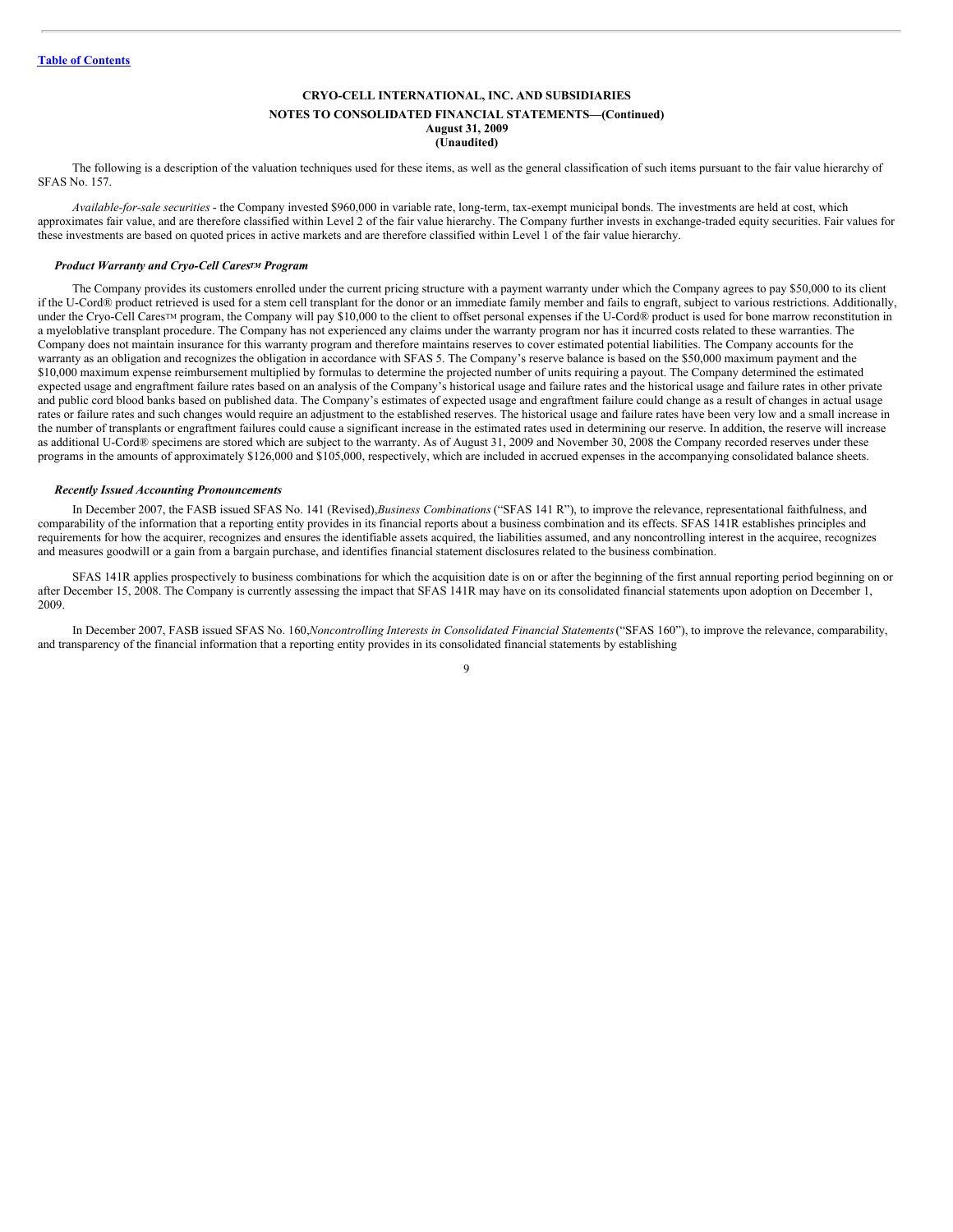#### **NOTES TO CONSOLIDATED FINANCIAL STATEMENTS—(Continued) August 31, 2009 (Unaudited)**

accounting and reporting standards for the noncontrolling interest in a subsidiary and for the deconsolidation of a subsidiary. SFAS 160 is effective for financial statements issued for fiscal years beginning on or after December 15, 2008. The Company is currently assessing the impact that SFAS 160 may have on its consolidated financial statements upon adoption on December 1, 2009.

In November 2008, the FASB issued EITF Issue No. 08-06,*Equity Method Investment Accounting Considerations*("EITF 08-06"), to clarify the accounting for certain transactions and impairment considerations involving equity method investments. EITF 08-06 is effective in fiscal periods beginning on or after December 15, 2008. The Company is currently assessing the impact that EITF 08-06 may have on its consolidated financial statements upon adoption on December 1, 2009.

In April 2009, the FASB issued FSP SFAS No. 107-1 and Accounting Principles Board ("APB") 28-1,*Interim Disclosures about Fair Value of Financial Instruments,* to enhance disclosures regarding fair value measurements. FSP SFAS 107-1 and APB 28-1 requires disclosures about fair value of financial instruments in interim reporting periods of publicly traded companies that were previously only required to be disclosed in annual financial statements. The provisions of FSP FAS 107-1 and APB 28-1 are effective for interim periods ending after June 15, 2009. As FSP FAS 107-1 and APB 28-1 amends only the disclosure requirements about fair value of financial instruments in interim periods, the adoption of FSP FAS 107-1 and APB 28-1 did not affect our financial position, results of operations or cash flows. Refer to "Fair Value of Financial Instruments" included within Note 1 for disclosures regarding fair value measurements.

In May 2009, the FASB issued SFAS No. 165,*Subsequent Events* ("SFAS 165"). SFAS 165 established general standards of accounting for and disclosure of events that occur after the balance sheet date but before financial statements are issued. SFAS 165 is effective for interim or annual periods ending after June 15, 2009, and accordingly, the Company adopted this standard during the third quarter ended August 31, 2009. See Note 1, Basis of Presentation, for the disclosure required under SFAS 165.

In June 2009, the FASB issued EITF 08-1,*Revenue Arrangements with Multiple Deliverables*. This issue revises the current accounting treatment under EITF 00-21 to specifically address how to determine whether an arrangement involving multiple deliverables contains more than one unit of accounting. This issue is applicable to revenue arrangements entered into or materially modified during Company's first fiscal year that begins after June 15, 2010. However, companies may be able to adopt as early as interim periods ended September 30, 2009. The guidance may be applied either prospectively from the beginning of the fiscal year for new or materially modified arrangements or retrospectively. The Company is currently assessing the impact that EITF 08-1 may have on its consolidated financial statements upon adoption on December 1, 2010.

In June 2009, FASB issued SFAS No. 168, The FASB Accounting Standard Codification and the Hierarchy of the Generally Accepted Accounting Principles - a *replacement of SFAS No. 162* ("SFAS 168"), to become the source of authoritative U.S. generally accepted accounting principles ("GAAP") recognized by the FASB to be applied by nongovernmental entities. SFAS 168 is effective for financial statements issued for interim and annual periods ending after September 15, 2009. The Company will adopt SFAS 168 during the fourth quarter of 2009 and expects no material impact to the consolidated financial statements.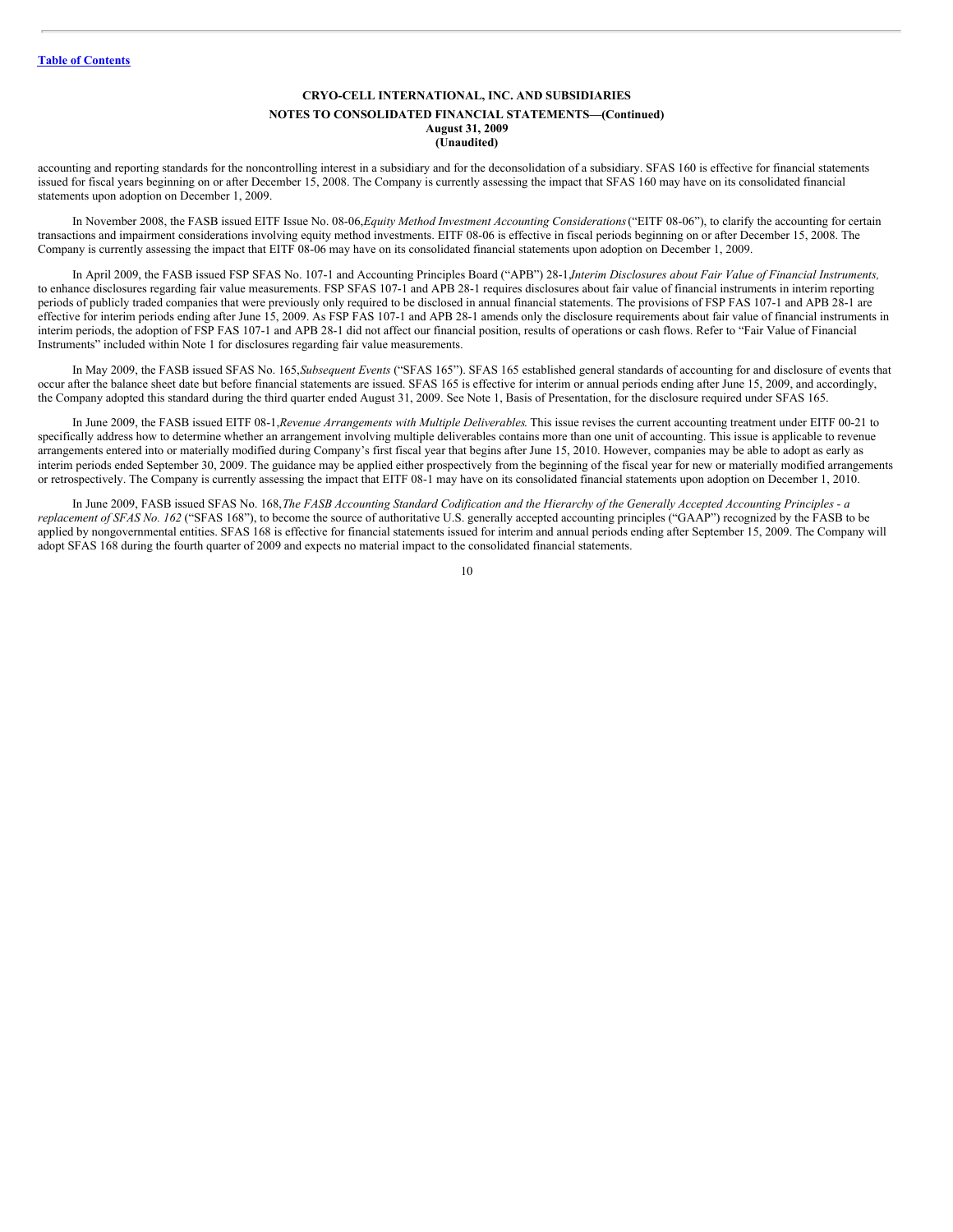#### **NOTES TO CONSOLIDATED FINANCIAL STATEMENTS—(Continued) August 31, 2009**

**(Unaudited)**

#### **Note 2 - Net Income (Loss) per Common Share**

The following table sets forth the calculation of basic and diluted earnings per share:

|                                                                |                    | <b>Three Months Ended</b> |                    | <b>Nine Months Ended</b> |
|----------------------------------------------------------------|--------------------|---------------------------|--------------------|--------------------------|
|                                                                | August 31,<br>2009 | August 31,<br>2008        | August 31,<br>2009 | August 31,<br>2008       |
| Numerator:                                                     |                    |                           |                    |                          |
| Net Income (Loss)                                              | 434,724            | (189, 308)<br>S.          | \$1,702,358        | (792, 308)<br>S.         |
| Denominator:                                                   |                    |                           |                    |                          |
| Weighted-average shares outstanding-basic                      | 11,751,029         | 11,680,652                | 11,750,706         | 11,674,980               |
| Dilutive common shares issuable upon exercise of stock options | 74.697             | $-$                       | 29,062             | $-$                      |
| Weighted-average shares-diluted                                | 11,825,726         | 11,680,652                | 11,779,768         | 11,674,980               |
| Earnings per share:                                            |                    |                           |                    |                          |
| Basic                                                          | .04                | (0.02)                    | .14                | (07)                     |
| Diluted                                                        | .04                | (.02)                     | .14                | (.07)                    |
|                                                                |                    |                           |                    |                          |

The Company excluded the effect of 1,027,414 and 1,002,621 outstanding stock options for the three months ended August 31, 2009 and August 31, 2008, respectively, from the computation of diluted earnings per share, as the effect of potentially dilutive shares would be anti-dilutive. The Company excluded the effect of 1,079,914 and 1,002,621 outstanding stock options for the nine months ended August 31, 2009 and August 31, 2008, respectively, from the computation of diluted earnings per share, as the effect of potentially dilutive shares would be anti-dilutive.

#### **Note 3 - Investment in Saneron CCEL Therapeutics, Inc. ("Saneron")**

As of August 31, 2009 and November 30, 2008, the Company had an ownership interest of approximately 35% and 36% in Saneron, respectively, which is accounted for under the equity method of accounting. During 2008, the Company had an independent valuation performed on the Company's interest in Saneron. Management believes that this valuation accurately reflects the fair value of the Company's interest in Saneron as of August 31, 2009 and November 30, 2008 and that the investment was not impaired. During 2006, the Company ceased recording equity in losses against the investment balance once the investment balance was written down to the total amount of goodwill, as goodwill should not be amortized. As of August 31, 2009 and November 30, 2008, the net Saneron investment, which consists solely of goodwill, is reflected on the consolidated balance sheets at approximately \$684,000.

For the three and nine months ended August 31, 2009, the Company recorded equity in losses of Saneron operations of approximately \$32,000 and \$96,000, respectively, related to certain Saneron stock and warrant awards that were granted by Saneron to certain employees, consultants and members of Saneron management who represent owners of Saneron and serve on its board of directors. For the three and nine months ended August 31, 2008, the Company recorded equity in losses of Saneron operations of approximately \$71,000 and \$144,000, respectively, related to certain stock and warrant awards that were granted by Saneron to certain employees, consultants and members of Saneron management who represent owners of Saneron and serve on its board of directors. The Company will continue to record equity in losses of affiliates related to stock compensation expense as this offsets additional paid-in capital and not the investment balance.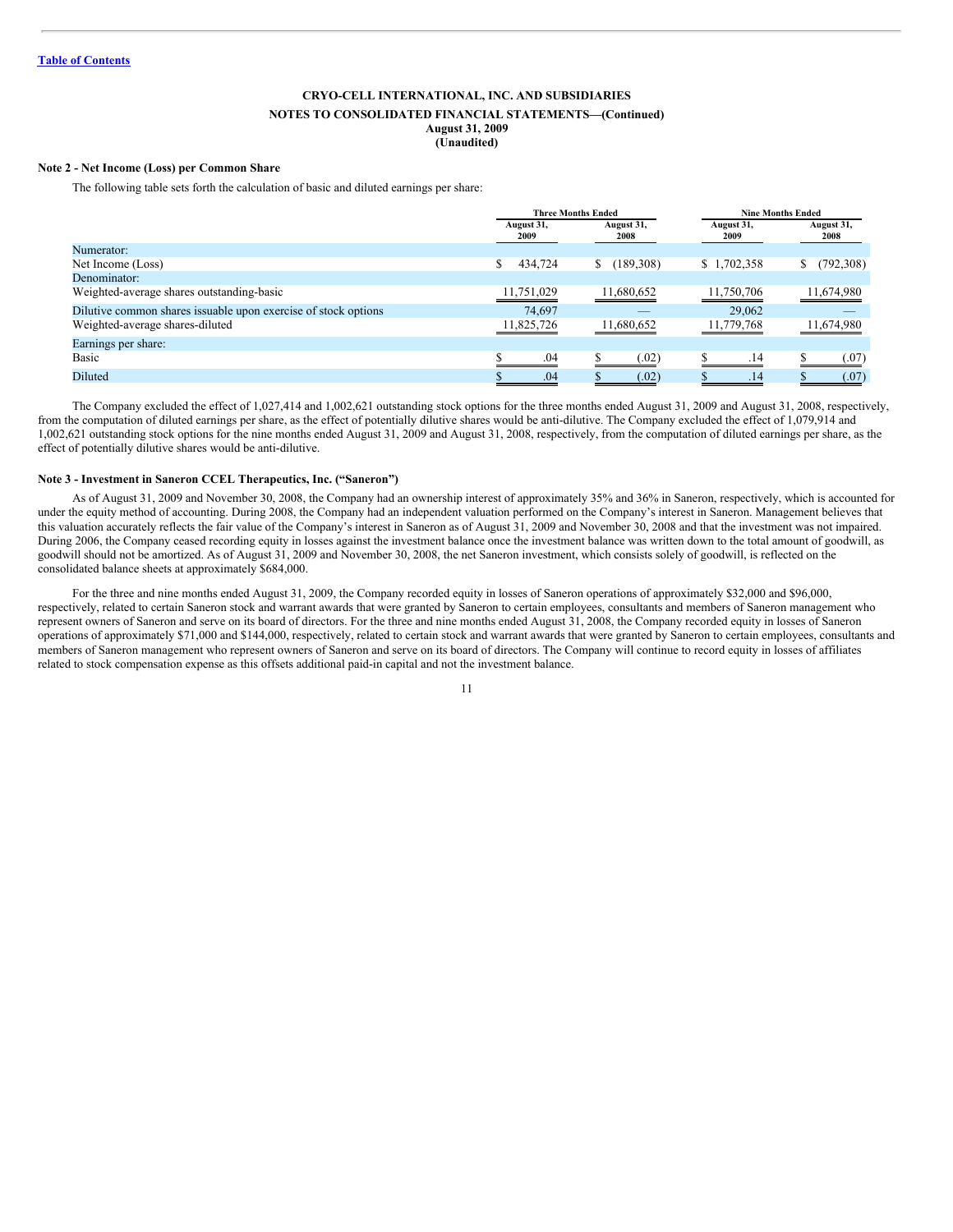#### **NOTES TO CONSOLIDATED FINANCIAL STATEMENTS—(Continued) August 31, 2009 (Unaudited)**

As of August 31, 2009 and November 30, 2008, the Company has classified the Company's portion of the initial value of Company stock held by Saneron of approximately \$807,000 within stockholders' equity as treasury stock. During the third quarter of fiscal 2009, Saneron sold 99,900 shares of the Company's stock which resulted in a reclassification from treasury stock to additional paid-in capital of approximately \$322,000.

#### **Note 4 - Stock Options**

The Company maintains the Stock Incentive Plan ("the Plan") that has reserved 2,250,000 shares of the Company's common stock for issuance pursuant to stock options or restricted stock. During 2004, the Plan was amended to allow issuance of options to certain consultants of the Company. Options issued under the Plan have a term ranging from five to seven years from the date of grant and have a vesting period ranging from immediately upon issuance to three years from the date of grant. The options are exercisable for a period of 90 days after termination.

The Company also maintains the 2006 Stock Incentive Plan (the "2006 Plan"). The 2006 Plan has reserved 1,000,000 shares of the Company's common stock for issuance pursuant to stock options, restricted stock, stock-appreciation rights (commonly referred to as "SARs"), stock awards (i.e. performance shares and performance units). No options have been issued from the 2006 Plan to date.

The fair value of each option award is estimated on the date of the grant using the Black-Scholes valuation model that uses the assumptions noted in the following table. Expected volatility is based on the historical volatility of the Company's stock. The Company uses historical data to estimate option exercise and employee termination within the valuation model. The risk-free rate for periods within the contractual life of the option is based on the U.S. Treasury yield curve in effect at the time of grant. The expected term of options granted is derived from the output of the option valuation model and represents the period of time that options granted are expected to be outstanding. Expected dividends is based on the historical trend of the Company not issuing dividends.

Variables used to determine the fair value of the options granted for the three and nine months ended August 31, 2009 and August 31, 2008 are as follows:

|                          |                    | <b>Three Months Ended</b> |                    | <b>Nine Months Ended</b> |
|--------------------------|--------------------|---------------------------|--------------------|--------------------------|
|                          | August 31,<br>2009 | August 31,<br>2008        | August 31,<br>2009 | August 31,<br>2008       |
| Weighted average values: |                    |                           |                    |                          |
| Expected dividends       | 0%                 | 0%                        | 0%                 | $0\%$                    |
| Expected volatility      | 101.4%             | 87.9%                     | 101.3%             | 88.4%                    |
| Risk free interest rate  | 2.67%              | 3.21%                     | 2.59%              | $3.01\%$                 |
| Expected life            | 5 years            | 5 years                   | 5 years            | 5 years                  |

Stock option activity for the nine months ended August 31, 2009, was as follows:

|                                  | <b>Shares</b> | Weighted<br>Average<br>Exercise<br>Price | Weighted<br>Average<br>Remaining<br>Contractual<br>Term | Aggregate<br>Intrinsic<br>Value |
|----------------------------------|---------------|------------------------------------------|---------------------------------------------------------|---------------------------------|
| Outstanding at November 30, 2008 | 1,002,683     | 2.88<br>S.                               | 3.05                                                    | $\bf{0}$<br>S                   |
| Granted                          | 241.534       | 1.61                                     |                                                         | 171,980                         |
| Exercised                        | (5,000)       | 0.77                                     |                                                         | 4,550                           |
| Terminated                       | (35, 135)     | 1.76                                     |                                                         | 26,606                          |
| Outstanding at August 31, 2009   | 1,204,082     | S.<br>2.66                               | 3.16                                                    | \$382,209                       |
| Exercisable at August 31, 2009   | 913,179       | 3.03<br>S.                               | 2.07                                                    | \$145,459                       |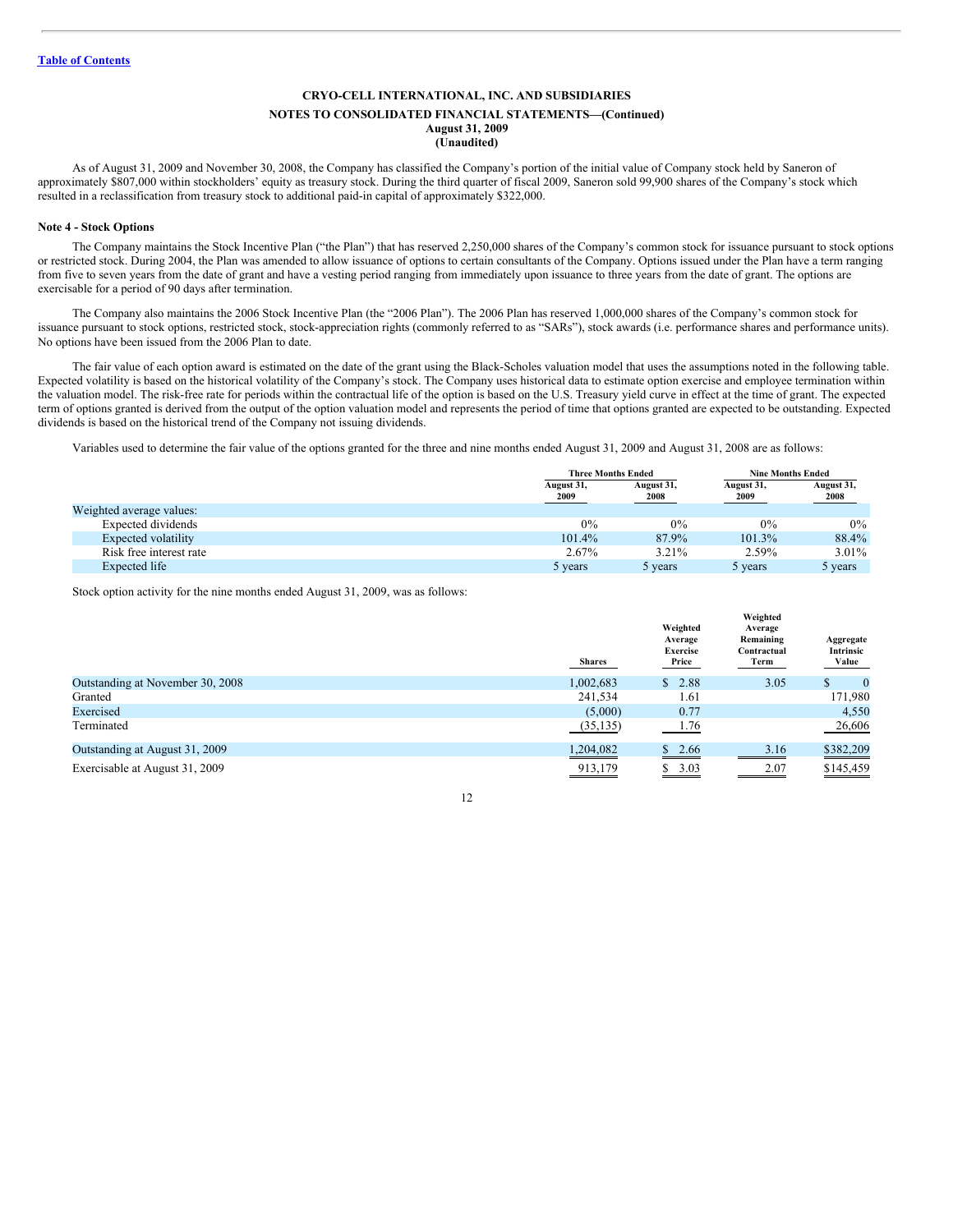# **NOTES TO CONSOLIDATED FINANCIAL STATEMENTS—(Continued)**

#### **August 31, 2009 (Unaudited)**

The weighted average grant date fair value of options granted during the nine months ended August 31, 2009 and August 31, 2008 was \$1.22 and \$0.57, respectively. The aggregate intrinsic value of options exercised during the nine months ended August 31, 2009 and August 31, 2008 was \$4,550 and \$65,975, respectively.

Significant option groups exercisable at August 31, 2009 and related price and contractual life information are as follows:

|                                 |             | Outstanding                                             |                                                 | Exercisable |                                          |
|---------------------------------|-------------|---------------------------------------------------------|-------------------------------------------------|-------------|------------------------------------------|
| <b>Range of Exercise Prices</b> | Outstanding | Weighted<br>Average<br>Remaining<br>Contractual<br>Life | Weighted<br>Average<br><b>Exercise</b><br>Price | Outstanding | Weighted<br>Average<br>Exercise<br>Price |
| \$0.42 to \$1.00                | 124,168     | 5.71                                                    | \$0.76                                          | 67,508      | 0.78<br>\$                               |
| \$1.01 to \$2.00                | 267,534     | 6.58                                                    | 1.65<br>S.                                      | 38,290      | 1.49<br>S                                |
| \$2.01 to \$3.00                | 98,000      | 3.08                                                    | \$2.34                                          | 93,001      | 2.35<br>\$                               |
| \$3.01 to \$4.00                | 524,871     | 1.83                                                    | \$3.20                                          | 524,871     | 3.20<br>\$                               |
| \$4.01 to \$5.00                | 189,509     | 0.42                                                    | \$4.02                                          | 189,509     | 4.02<br>\$                               |
|                                 | 1.204.082   | 3.16                                                    | 2.66                                            | 913,179     | 3.03<br>S                                |

A summary of the status of the Company's non-vested options as of August 31, 2009, and changes during the nine months ended August 31, 2009, is presented below:

|                                 | <b>Shares</b> |    | <b>Weighted Average</b><br><b>Grant-Date</b><br><b>Fair Value</b> |
|---------------------------------|---------------|----|-------------------------------------------------------------------|
| Non-vested at November 30, 2008 | 190.951       | \$ | 1.39                                                              |
| Granted                         | 241.534       |    | 1.22                                                              |
| Vested                          | (122, 418)    |    | 1.75                                                              |
| Forfeited                       | (19, 164)     |    | 0.87                                                              |
| Non-vested at August 31, 2009   | 290,903       | D  | 1.14                                                              |

As of August 31, 2009 there was approximately \$168,000 of total unrecognized compensation cost related to non-vested share-based compensation arrangements granted under the Plan. The cost is expected to be recognized over a weighted-average period of 2.23 years as of August 31, 2009. The total fair value of shares vested during the nine months ended August 31, 2009 was approximately \$214,000.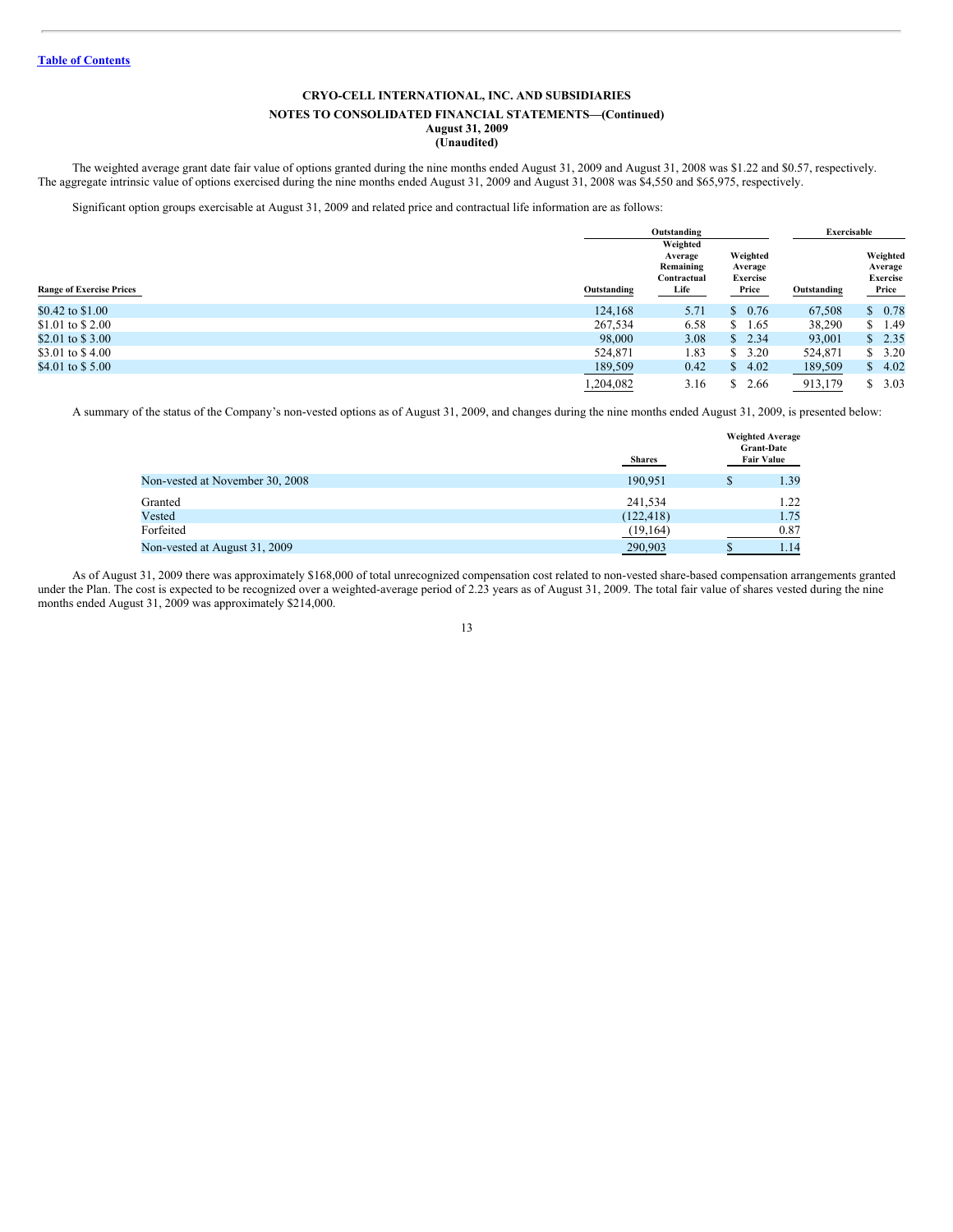#### **CRYO-CELL INTERNATIONAL, INC. AND SUBSIDIARIES NOTES TO CONSOLIDATED FINANCIAL STATEMENTS—(Continued) August 31, 2009 (Unaudited)**

#### **Note 5 - Marketable Securities and Other Investments**

The Company accounts for marketable securities and other investments at fair value or considers fair value in their measurement under various accounting literature, including SFAS No. 115, Accounting for Certain Investments in Debt and Equity Instruments ("SFAS 115") and SFAS 157. Adjustments to the fair value in the Company's marketable securities and other investments are reflected in accumulated other comprehensive income (loss).

Marketable securities were \$960,000 at August 31, 2009 and \$1,125,000 at November 30, 2008. Included within marketable securities on the accompanying consolidated balance sheets as of August 31, 2009 and November 30, 2008 are variable rate, long-term, tax-exempt municipal bonds. The interest rate on these variable rate municipal bonds resets every seven days to adjust to current market conditions. The Company can redeem these investments at cost at any time with seven days notice. Therefore, the investments are held at cost, which approximate fair value and are classified as short-term investments on the accompanying consolidated balance sheets. The Company holds these investments as available for sale.

#### *Other Investments*

The Company uses the guidance as described above, to account for the other investments. The fair value of other investments as of August 31, 2009 and November 30, 2008 was approximately \$6,400. The Company did not record an unrealized holding loss as a component of stockholders' deficit on other investments as of August 31, 2009 and November 30, 2008.

#### **Note 6 - License Agreements**

On July 8, 2009, the Company entered into a license agreement with S-Evans Biosciences, Inc. ("SEB") to establish and market its C'elle<sup>M</sup> preservation program in mainland China. The agreement also allows SEB to conduct research studies using Cryo-Cell's proprietary C'elle menstrual stem technology to identify future potential therapeutic applications. The Company will receive royalty fees of 15% of the C'elle collection and processing revenues generated by SEB. The Company will also receive royalty fees of 15% on storage revenues. In consideration for the royalties, the Company licensed its technology, know-how and quality systems to SEB.

On February 20, 2008, the Company entered into an agreement with Cryo-Cell de Venezuela for storage services and the exclusive license to market the Company's U-Cord program. The agreement was amended on August 29, 2008. The license allows Cryo-Cell de Venezuela to directly market the U-Cord program throughout Venezuela and to collect and ship the specimens to the Company's facility in Oldsmar, Florida for which the Company receives a fee for processing and storage of the specimens. The initial up-front storage services and license fee is \$200,000 and is non-refundable. The Company received the first installment payment of \$100,000 during the first quarter of fiscal 2008 and the second installment payment of \$100,000 during the first quarter of fiscal 2009.

On March 17, 2008, the Company entered into a definitive License and Royalty Agreement with LifeCell International Private Ltd. ("ACCPL") to establish and market its C'elle™ preservation program in India and optionally, into the countries of Bangladesh, Nepal, Pakistan and Sri Lanka. The non-refundable up-front license fee of \$250,000 was payable by ACCPL in installments. The first installment of \$89,000, net of foreign income taxes, was paid during the second quarter of fiscal 2008. The final payment of \$150,000, before foreign income taxes, was paid during the second and third quarters of 2009. In consideration for the up-front license fee, the Company licensed its technology, know-how and quality systems to ACCPL. In addition, the Company will receive royalty fees of 8% of the C'elle collection and processing revenues generated by ACCPL up to 10,000 specimens. The Company will also receive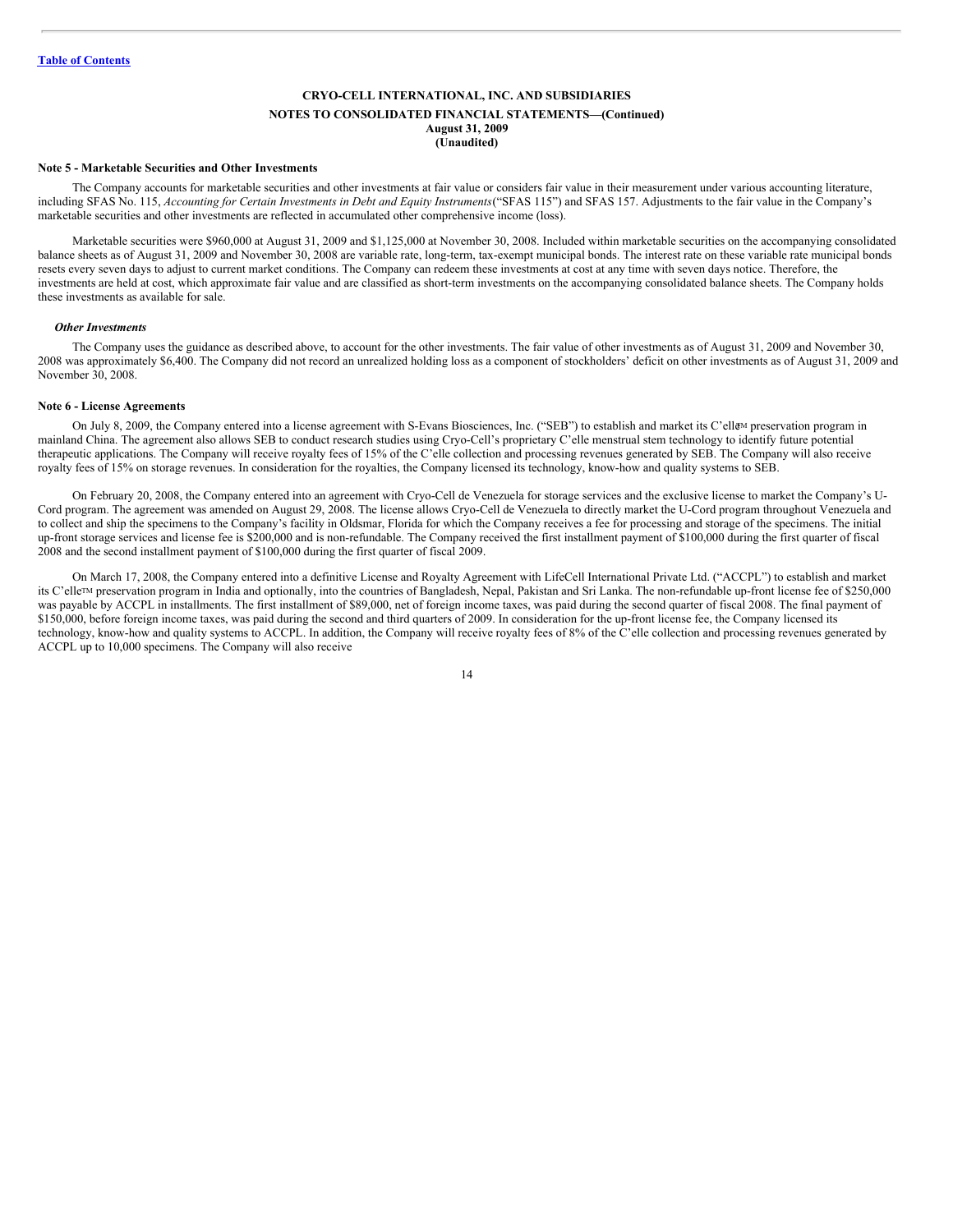#### **NOTES TO CONSOLIDATED FINANCIAL STATEMENTS—(Continued) August 31, 2009 (Unaudited)**

royalty fees of 8% on storage revenues up to 10,000 specimens. The royalty fees are subject to a 15% foreign income tax that will be withheld by ACCPL and recorded on the consolidated statements of operations. Once ACCPL has processed 10,000 specimens, the parties have agreed to renegotiate the royalty fee on collection, processing and storage revenues.

On June 27, 2009, the Company amended the original definitive License and Royalty agreement with ACCPL dated July 14, 2004 to establish and market its U-Cord program in India. The amendment expands the licensed territory to include Pakistan, Bangladesh, Nepal, Sri Lanka, Bhutan, Maldives, Oman, Saudi Arabia and the United Arab Emirates. There are no incremental license fees associated with the expanded licensed territory.

#### **Note 7 - Subsequent Event Safti-Cell**

On September 24, 2009, the Company entered into and closed on an Asset Purchase Agreement with Red Rock Investments, LLP ("Red Rock") to purchase the assets and rights related to Safti-Cell, Inc. ("Safti-Cell"), as well as, to assume the remaining portion of Safti-Cell's building lease. Safti-Cell had provided back-up dual cryogenic storage of umbilical cord stem cells as part of the Company's service offering. The twenty-year storage agreement required Cryo-Cell to pay fees to Safti-Cell for each specimen stored in the facility for Cryo-Cell customers. The Asset Purchase Agreement requires the Company to pay \$750,000 to Red Rock in installments. The first installment of \$375,000 was paid on September 24, 2009. The remaining \$375,000 will be paid in quarterly installments over the next twelve months. All of the specimens stored at Safti-Cell were moved to the Company's laboratory for continued storage. The twenty-year storage agreement entered into in October 2001 which required Cryo-Cell to pay fees to Safti-Cell for each specimen stored in the facility for Cryo-Cell customers was terminated as a result of the Asset Purchase Agreement.

#### <span id="page-14-0"></span>**Item 2. Management's Discussion and Analysis of Financial Condition and Results of Operations.**

#### *Overview*

The Company is engaged in cellular processing and cryogenic storage, with a current focus on the collection and preservation of umbilical cord (U-Cord®) blood stem cells for family use. The Company's principal sources of revenues are service fees for cord blood processing and preservation for new customers and recurring annual storage fees. The Company currently charges fees of \$1,595 to new clients for the collection kit, processing and testing and return medical courier service, with discounts in the case of multiple children from the same family and in other circumstances. The Company currently charges an annual storage fee of \$125 for new clients; storage fees for existing customers depend on the contracts with such customers. The Company also receives other income from licensing fees and royalties from global affiliates.

In recent years, the Company has expanded its research and development activities to develop technologies related to stem cells harvested from sources beyond umbilical cord blood stem cells. During 2007, much of the Company's research and development activities focused on the development of proprietary technology related to maternal placental stem cells (MPSCs). Also in 2006, the Company discovered novel technology related to menstrual stem cells. In November 2007, the Company announced the commercial launch of C'ellesM service related to this patent-pending technology. The Company continues to focus independently-funded research and development activities through a vast network of research collaboration partners.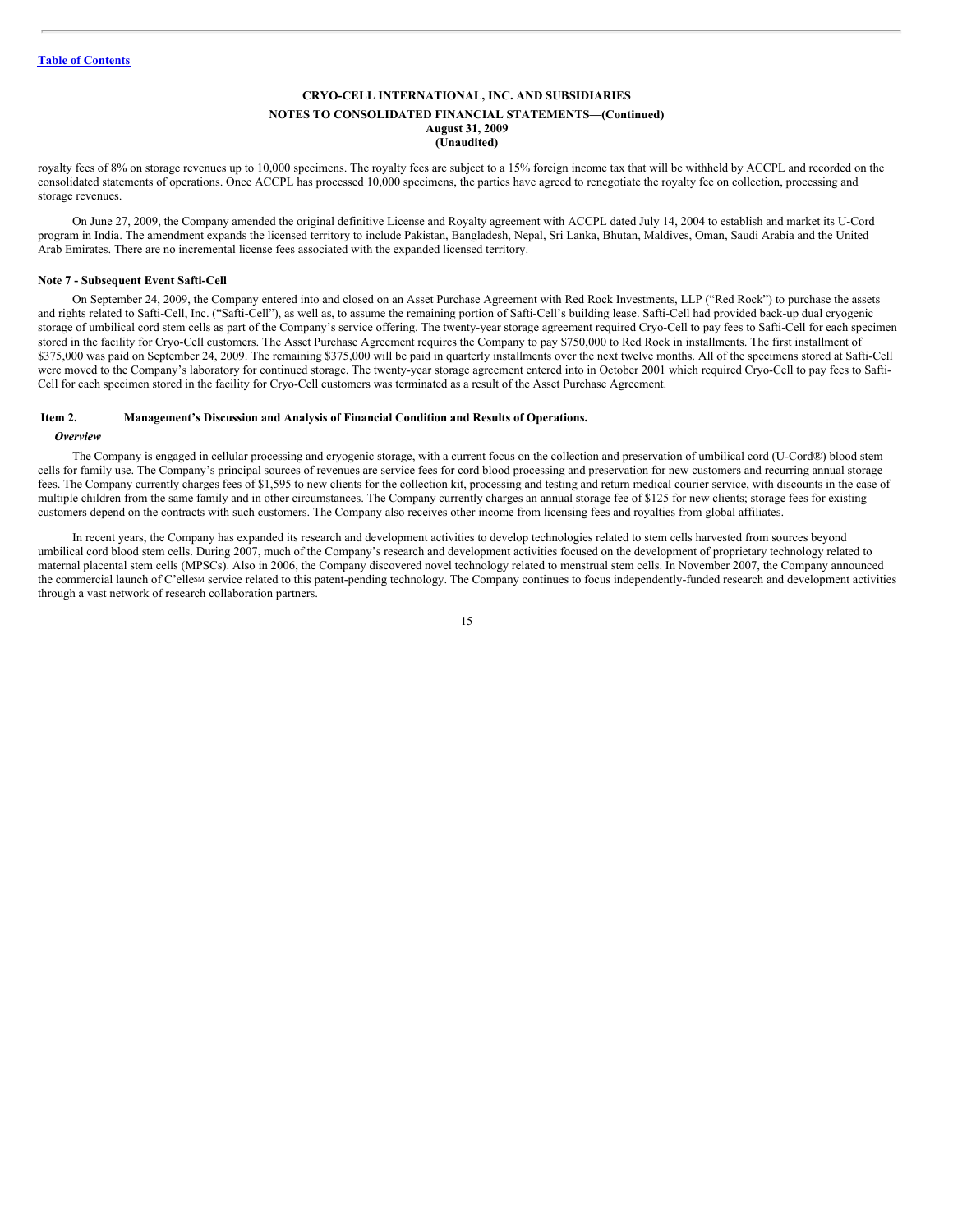During the nine months ended August 31, 2009, the Company's revenues decreased 6% as compared to the same period in 2008. The Company reported net income of approximately \$1,702,000, or \$.14 per basic common share for the nine months ended August 31, 2009 compared to a net loss of approximately (\$792,000) or (\$.07) per basic common share for the same period in 2008. The increase in net income for the nine months ended August 31, 2009 principally resulted from a 22% decrease in marketing, general and administrative expenses, due mainly to the decrease in operational expenses that have resulted in improved operating efficiencies, as well as, a 25% decrease in cost of sales primarily due to decreased operating expenses and a decline in the number of specimens processed. In addition, research and development expenses were approximately \$86,000 for the nine months ended August 31, 2009, a decrease of approximately 47% in comparison to the same period in 2008. The expenses for the nine months ended August 31, 2008 are primarily comprised of expenses related to the initial commercialization of the Company's new stem cell technology, C'elle, which was launched in November 2007.

As of August 31, 2009, the Company had cash and cash equivalents of \$6,585,710. The Company's cash increased by approximately \$3,000,000 during the first nine months of fiscal 2009, primarily as a result of positive cash flow from operations. The increase in operating cash flow was primarily attributable to the Company's net income during the first nine months of fiscal 2009. As of October 14, 2009, the Company maintains no long-term indebtedness.

#### *Results of Operations - Nine Month Period Ended August 31, 2009*

*Revenues.* Revenues for the nine months ended August 31, 2009 were \$12,315,196 as compared to \$13,143,831 for the same period in 2008, representing a 6% decrease. The decrease is primarily attributable to a decrease in specimens processed of 8%, in addition to an increase in sales discounts of 24%, partially offset by an 11% increase in recurring annual storage fee revenue for the nine months ended August 31, 2009 compared to the 2008 period. Sales discounts represent discounts to returning clients and promotions offered to newly enrolled clients.

*Cost of Sales.* Cost of sales for the nine months ended August 31, 2009 was \$3,514,952 as compared to \$4,690,280 for the same period in 2008, representing a 25% decrease. Cost of sales was 29% of revenues for the nine months ended August 31, 2009 and 36% for the nine months ended August 31, 2008. Cost of sales includes wages and supplies associated with process enhancements to the existing production procedures and quality systems in the processing of cord blood specimens at the Company's facility in Oldsmar, Florida and depreciation expense of approximately \$213,000 and \$212,000 for the nine months ended August 31, 2009 and 2008, respectively. The decrease in cost of sales is primarily attributable to the decrease in operational expenses and the decrease in specimens processed during the nine months ended August 31, 2009 compared to the 2008 period.

*Marketing, General and Administrative Expenses.* Marketing, general and administrative expenses for the nine months ended August 31, 2009 were \$6,649,926 as compared to \$8,471,343 for the 2008 period, representing a 22% decrease. These expenses are primarily comprised of expenses for consumer advertising, salaries and wages for personnel and professional fees. The higher expenses in the 2008 period were principally attributable to the implementation of the Company's strategic initiatives to increase market share and achieve unit growth by strengthening the resources allocated to sales and marketing. The Company reduced these discretionary expenses in the 2009 period.

*Research, Development and Related Engineering Expenses.*Research, development and related engineering expenses for the nine months ended August 31, 2009 were \$86,114 as compared to \$161,601 for the 2008 period. The expenses for the nine months ended August 31, 2009 and 2008 are primarily comprised of expenses related to commercialization of the Company's new stem cell technology, C'elle, which was launched in November 2007.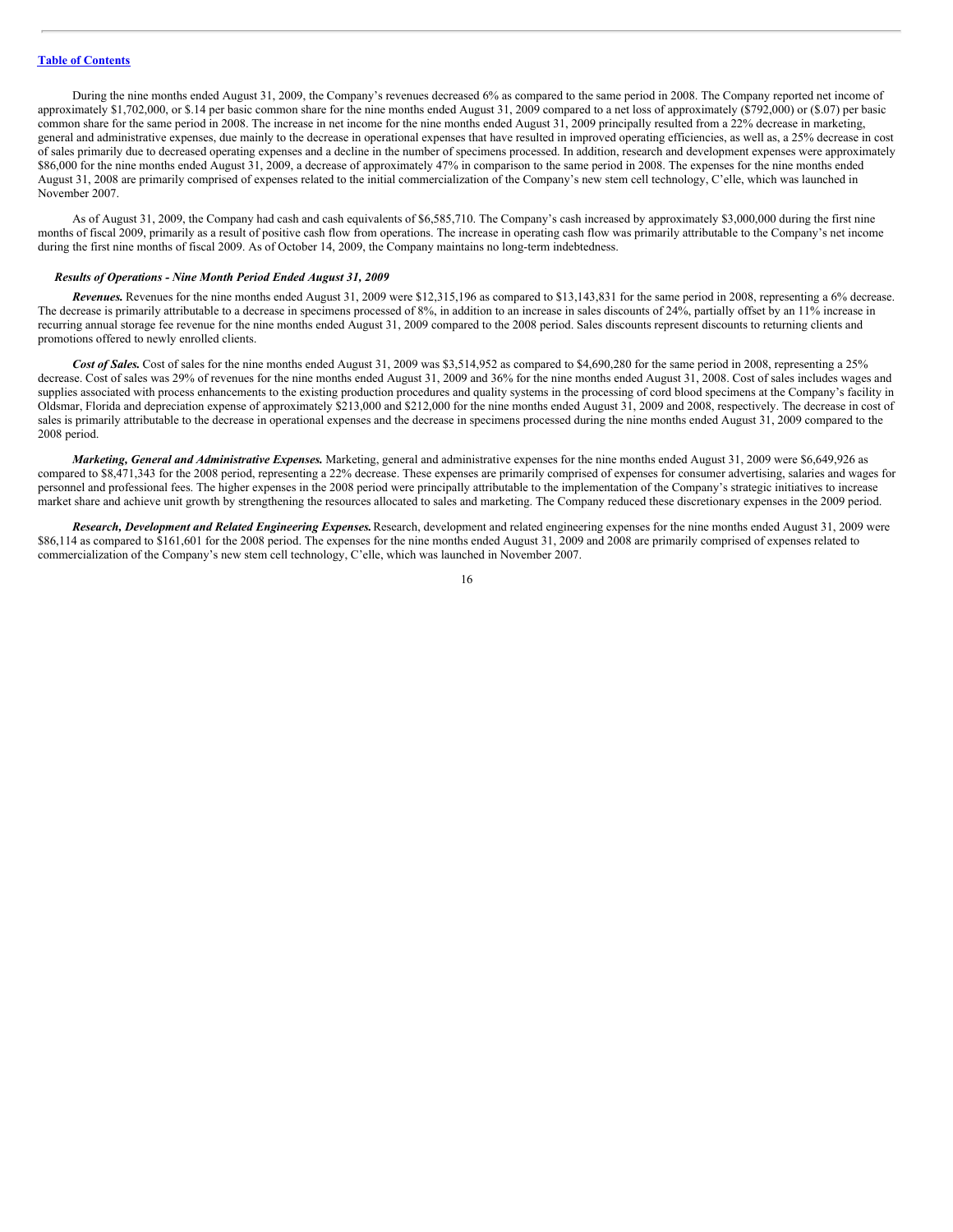*Impairment of Marketable Securities.* For the nine months ended August 31, 2008, the Company recorded an impairment of marketable securities of \$55,066. During the period ended August 31, 2008, management reviewed the cost basis of certain investments in marketable securities and determined that the decline in market value was other-than-temporary, resulting in these investments being written down to fair value. There were no such impairments recorded during the nine months ended August 31, 2009.

*Depreciation and Amortization.* Depreciation and amortization (not included in Cost of Sales) for the nine months ended August 31, 2009 was \$293,884 compared to \$299,159 for the 2008 period.

*Interest Expense.* Interest expense during the nine months ended August 31, 2009, was \$1,064,500 compared to \$988,581 during the comparable period in 2008. Interest expense is mainly comprised of payments made to the other parties to the Company's Revenue Sharing Agreements ("RSAs") based on the Company's storage revenue. Prior to fiscal 2002, the Company entered into RSAs with individuals and entities for specific geographic areas. The Company's RSAs provide that in exchange for an up-front payment, the Company would share in perpetuity a percentage of its future revenue derived from the annual storage fees charged related to a certain number of specimens that originated from specific areas. The Company currently has four RSAs in effect covering the following areas: New York, Texas, Florida and Illinois (including contiguous states). If the Company's storage revenues continue to increase in areas covered by RSAs, the Company's interest expense related to the RSA payments will also increase.

*Licensee Income.* Licensee income for the nine months ended August 31, 2009, was \$1,161,973 as compared to \$845,042 for the 2008 period. Licensee income for the nine months ended August 31, 2009 principally consisted of \$911,973 in royalty income earned on the processing and storage of cord blood stem cell specimens in geographic areas where the Company has license agreements as compared to \$591,042 in the 2008 period. The increase is due to an increase in the customer base of the Company's international affiliates. The remaining 2009 and 2008 licensee income related to installment payments of non-refundable up-front license fees from the licensee of the Company's U-Cord program in India and Venezuela

*Equity in Losses of Af iliate.*Equity in losses of affiliate was \$95,793 for the nine months ended August 31, 2009, compared to \$144,306 for the 2008 period. Equity in losses of affiliate for the nine months ended August 31, 2009 and 2008, solely consists of amounts related to compensation expense for stock option awards that were granted by Saneron to certain consultants and employees.

*Income Taxes*. The Company records foreign income taxes withheld from installment payments of non-refundable up-front license fees and royalty income earned on the processing and storage of cord blood stem cell specimens in geographic areas where the Company has license agreements. The Company recorded approximately \$127,000 and \$87,000 for the nine months ended August 31, 2009 and 2008, respectively, of foreign income tax expense.

There was no U.S. income tax expense for the nine months ended August 31, 2009 and for the same period in 2008. The Company did not record income tax expense during the third quarter of 2009 or 2008 due to the utilization of net operating losses and foreign tax credit carryforwards, which were not previously benefited in the Company's financial statements. It is managements' current belief it is "more likely than not" that future tax benefits will not be realized and, as a result, no net deferred tax asset is reflected in the Company's financial statements.

#### *Results of Operations - Three Month Period Ended August 31, 2009*

*Revenues.* Revenues for the three months ended August 31, 2009 were \$4,208,335 as compared to \$4,458,024 for the same period in 2008, representing a 6% decrease. The decrease is primarily attributable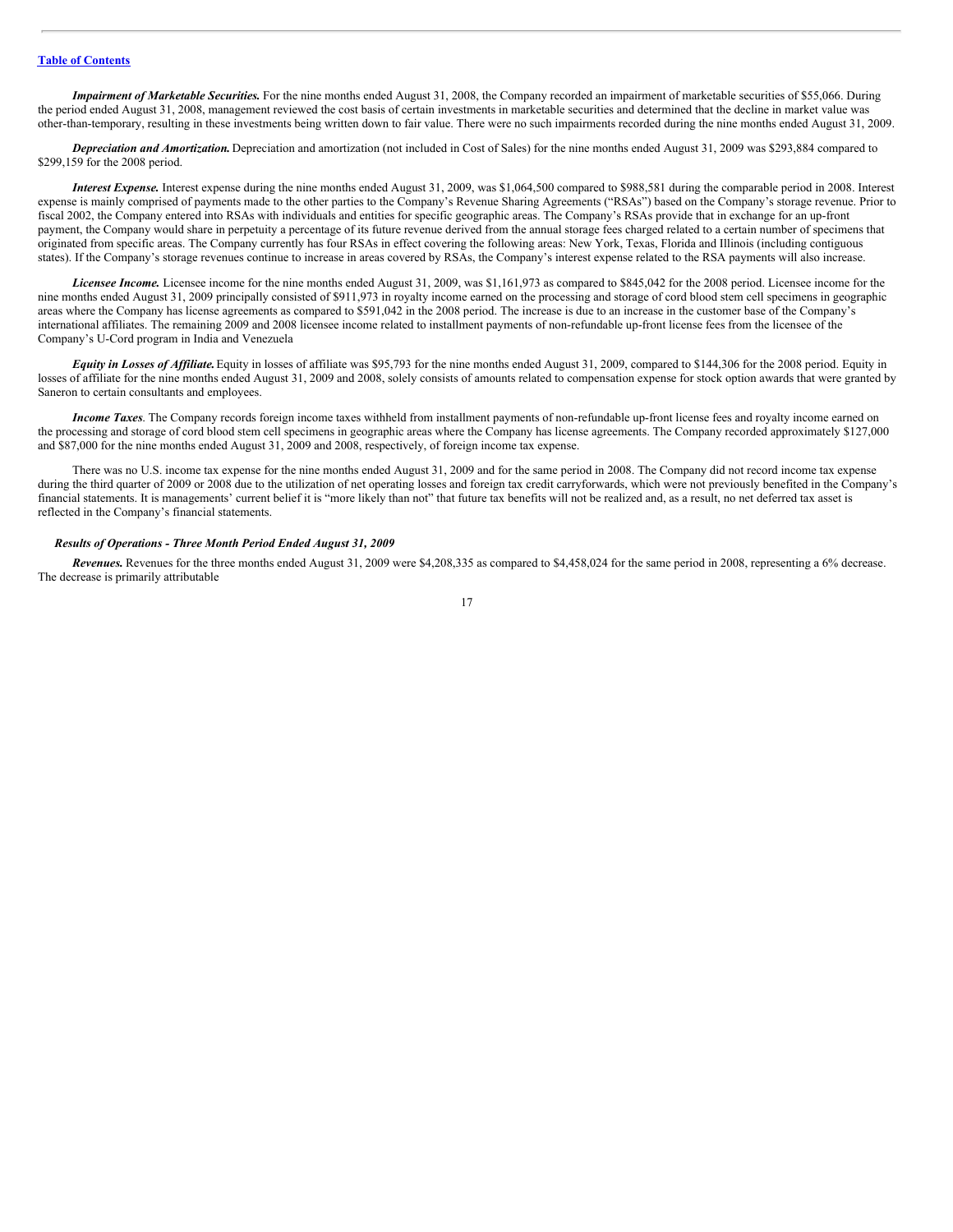to a decrease in specimens processed of 1%, in addition to an increase in sales discounts of 40%, partially offset by a 10% increase in recurring annual storage fee revenue for the three months ended August 31, 2009 compared to the 2008 period. Sales discounts represent discounts to returning clients and promotions offered to newly enrolled clients.

Cost of Sales. Cost of sales for the three months ended August 31, 2009 was \$1,229,920 as compared to \$1,624,431 for the same period in 2008, representing a 24% decrease. Cost of sales was 29% of revenues for the three months ended August 31, 2009 and 36% for the three months ended August 31, 2008. Cost of sales includes wages and supplies associated with process enhancements to the existing production procedures and quality systems in the processing of cord blood specimens at the Company's facility in Oldsmar, Florida and depreciation expense of approximately \$72,000 and \$70,000 for the three months ended August 31, 2009 and 2008, respectively. The decrease in cost of sales is primarily attributable to the decrease in operational expenses and the decrease in specimens processed during the three months ended August 31, 2009 compared to the 2008 period.

*Marketing, General and Administrative Expenses.* Marketing, general and administrative expenses for the three months ended August 31, 2009 were \$2,336,882 as compared to \$2,730,268 for the 2008 period, representing a 14% decrease. These expenses are primarily comprised of expenses for consumer advertising, salaries and wages for personnel and professional fees. The higher expenses in the 2008 period were principally attributable to the implementation of the Company's strategic initiatives to increase market share and achieve unit growth by strengthening the resources allocated to sales and marketing. The Company reduced these expenses in the 2009 period.

*Impairment of Marketable Securities.* During the three months ended August 31, 2008, the Company recognized \$22,126 in charges related to impairment of marketable securities. During the period ended August 31, 2008, management reviewed the cost basis of certain investments in marketable securities and determined that the decline in market value was other-than-temporary, resulting in these investments being written down to fair value. There were no such impairments recorded during the three months ended August 31, 2009.

*Research, Development and Related Engineering Expenses.*Research, development and related engineering expenses for the three months ended August 31, 2009 were \$27,794 as compared to \$67,819 for the 2008 period. The expenses for the three months ended August 31, 2009 and 2008 are primarily comprised of expenses related to commercialization of the Company's new stem cell technology, C'elle, which was launched in November 2007.

*Depreciation and Amortization.* Depreciation and amortization (not included in Cost of Sales) for the three months ended August 31, 2009 was \$99,426 compared to \$97,869 for the 2008 period.

*Interest Expense.* Interest expense during the three months ended August 31, 2009, was \$376,677 compared to \$348,829 during the comparable period in 2008. Interest expense is mainly comprised of payments made to the other parties to the Company's RSAs based on the Company's storage revenue. Prior to fiscal 2002, the Company entered into RSAs with individuals and entities for specific geographic areas. The Company's RSAs provide that in exchange for an up-front payment, the Company would share in perpetuity a percentage of its future revenue derived from the annual storage fees charged related to a certain number of specimens that originated from specific areas. The Company currently has four RSAs in effect covering the following areas: New York, Texas, Florida and Illinois (including contiguous states). If the Company's storage revenues continue to increase in areas covered by RSAs, the Company's interest expense related to the RSA payments will also increase.

*Licensee Income.* Licensee income for the three months ended August 31, 2009, was \$353,768 as compared to \$340,810 for the 2008 period. Licensee income for the three months ended August 31, 2009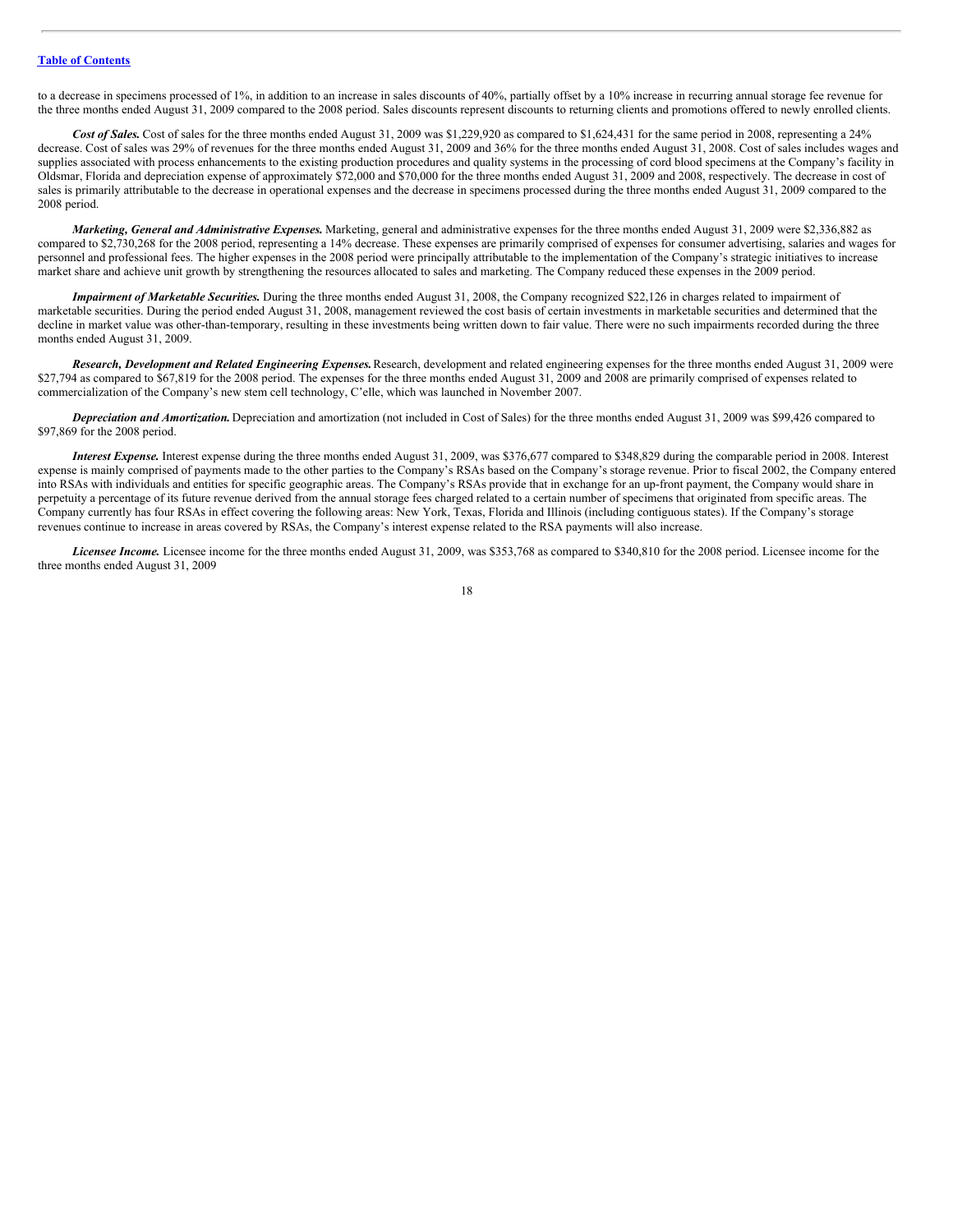principally consisted of \$278,768 in royalty income earned on the processing and storage of cord blood stem cell specimens in geographic areas where the Company has license agreements. The remaining 2009 licensee income related to an installment payment of a non-refundable up-front license fee from the licensee of the Company's C'elle program in India. Licensee income for the 2008 period consisted of \$240,810 of royalty income earned on subsequent processing and storage of specimens in geographical areas where the Company has license agreements, and from the sale of sub-license agreements by licensees and \$100,000 related to an installment of a non-refundable up-front license fee from the licensee of the Company's U-Cord program in Venezuela. The increase in royalty income earned on the processing and storage of cord blood specimens where the Company has license agreements is due to an increase in the customer base.

*Equity in Losses of Af iliate*. Equity in losses of affiliate was \$32,146 for the three months ended August 31, 2009, compared to \$71,427 for the 2008 period. Equity in losses of affiliate for the three months ended August 31, 2009 and 2008, solely consists of amounts related to compensation expense for stock option awards that were granted by Saneron to certain consultants and employees.

*Income Taxes*. The Company records foreign income taxes withheld from installment payments of non-refundable up-front license fees and royalty income earned on the processing and storage of cord blood stem cell specimens in geographic areas where the Company has license agreements. The Company recorded approximately \$44,000 and \$48,000 for the three months ended August 31, 2009 and 2008, respectively, of foreign income tax expense.

There was no U.S. income tax expense for the three months ended August 31, 2009 and for the same period in 2008. The Company did not record income tax expense during the third quarter of 2009 or 2008 due to the utilization of net operating losses and foreign tax credit carryforwards, which were not previously benefited in the Company's financial statements. It is managements' current belief it is "more likely than not" that future tax benefits will not be realized and, as a result, no net deferred tax asset is reflected in the Company's financial statements.

#### *Liquidity and Capital Resources*

Through August 31, 2009, the Company's principal source of cash has been from sales of its U-Cord® program to customers, the sale of license agreements and proceeds from licensees. Currently, the Company's cash flow is derived primarily from sales relating to its storage services, including the initial fee and ongoing storage fees. The Company does not expect a change in its principal source of cash flow.

At August 31, 2009, the Company had cash and cash equivalents of \$6,585,710 as compared to \$3,566,366 at November 30, 2008. The increase in cash and cash equivalents during the nine months ended August 31, 2009 was primarily attributable to the following:

Net cash provided by operating activities for the nine months ended August 31, 2009 was \$3,217,000, which was primarily attributable to the Company's operating activities, including the receipt of the second \$100,000 installment payment from the sale of the Cryo-Cell de Venezuela licensee agreement and the receipt of the second and third installment payments from ACCPL totaling \$150,000, net of taxes.

Net cash provided by operating activities for the nine months ended August 31, 2008 was \$177,204, which was primarily attributable to the Company's receipt of approximately \$189,000 from the sale of sub license agreements to international affiliates during the first nine months of 2008.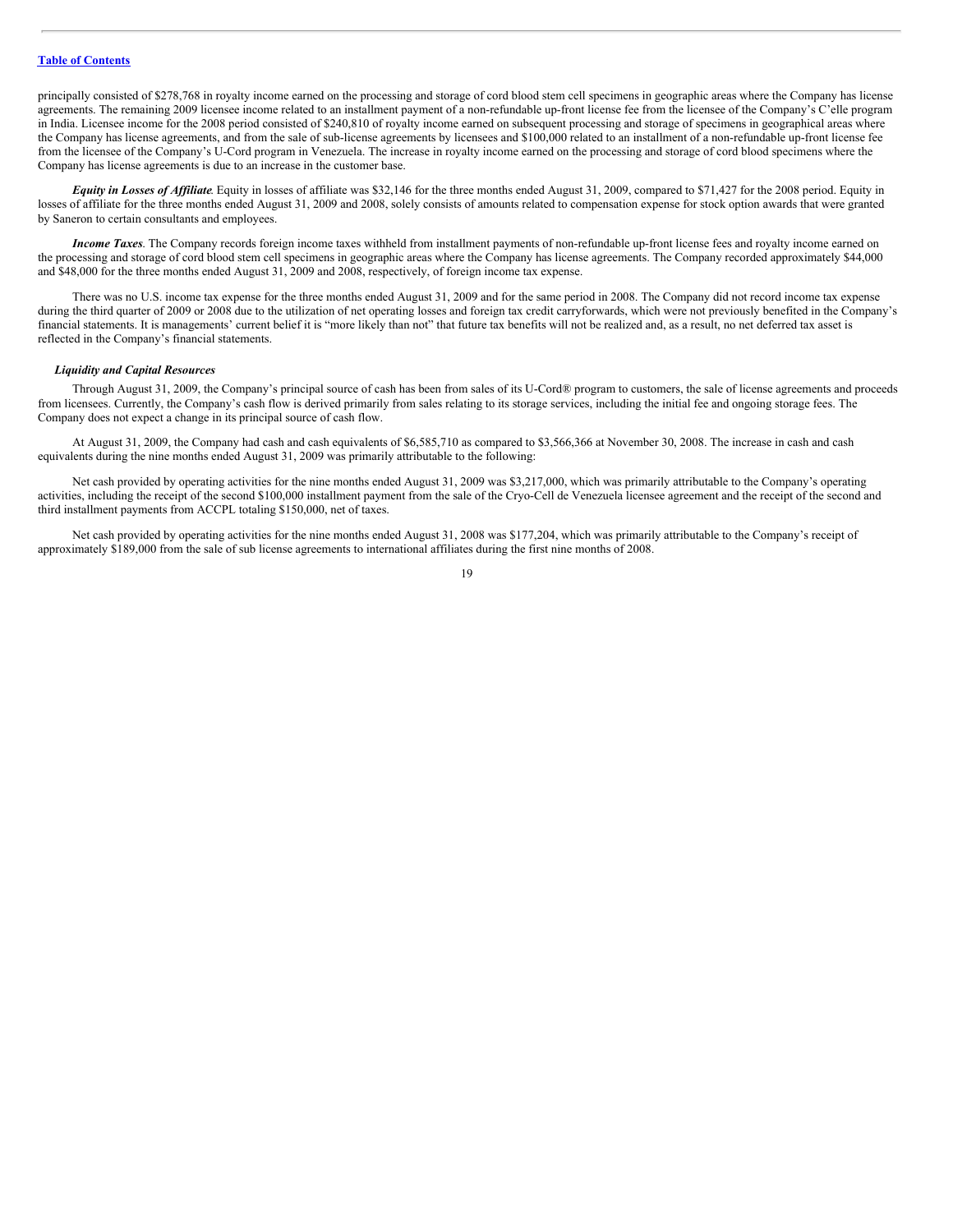Net cash used in investing activities for the nine months ended August 31, 2009 was \$197,656, which was primarily attributable to the costs associated with the application and development of patents and the purchase of property and equipment.

Net cash used in investing activities for the nine months ended August 31, 2008 was \$238,800, which was primarily attributable to the purchase of property and equipment and purchase of marketable securities.

There was no cash provided by or used in financing activities during the first nine months of fiscal 2009.

Cash provided by financing activities for the nine months ended August 31, 2008 amounted to \$1,350 as a result of an exercise of stock options.

The Company does not have a line of credit or other type of financing instrument. The Company anticipates making non-discretionary capital expenditures of approximately \$500,000 over the next twelve months. The Company anticipates funding future property and equipment purchases with cash-on-hand and cash flows from future operations. The Company anticipates funding the \$750,000 acquisition price of Safti-Cell with cash-on-hand.

The Company anticipates that its cash and cash equivalents, marketable securities and cash flows from future operations will be sufficient to fund its known cash needs for at least the next 12 months. Cash flows from operations will depend primarily upon increasing revenues from sales of its umbilical cord blood cellular storage services and the C'elle service, and controlling expenses. If expected increases in revenues are not realized, or if expenses are higher than anticipated, the Company may be required to reduce or defer cash expenditures or otherwise manage its cash resources during the next 12 months so that they are sufficient to meet the Company's cash needs for that period. In addition, the Company may consider seeking equity or debt financing if deemed appropriate for its plan of operations, and if such financing can be obtained on acceptable terms. There is no assurance that the reductions in expenditures, if necessary, will not have an adverse effect on the Company's business operations, including sales activities and the development of new services and technology.

#### *Recently Issued Accounting Pronouncements*

Please refer to Notes to Consolidated Financial Statements, Note 1.

#### *Critical Accounting Policies*

The preparation of consolidated financial statements and related disclosures in conformity with accounting principles generally accepted in the United States requires estimates and assumptions that affect the reported amounts of assets and liabilities, revenues and expenses and related disclosures of contingent assets and liabilities in the consolidated financial statements and accompanying notes. The SEC has defined a company's critical accounting policies as the ones that are most important to the portrayal of the company's financial condition and results of operations, and which require the company to make its most difficult and subjective judgments, often as a result of the need to make estimates of matters that are inherently uncertain. The Company believes that its estimates and assumptions are reasonable under the circumstances; however, actual results may vary from these estimates and assumptions. We have identified the following critical accounting policies that affect the more significant judgments and estimates used in the preparation of the consolidated financial statements.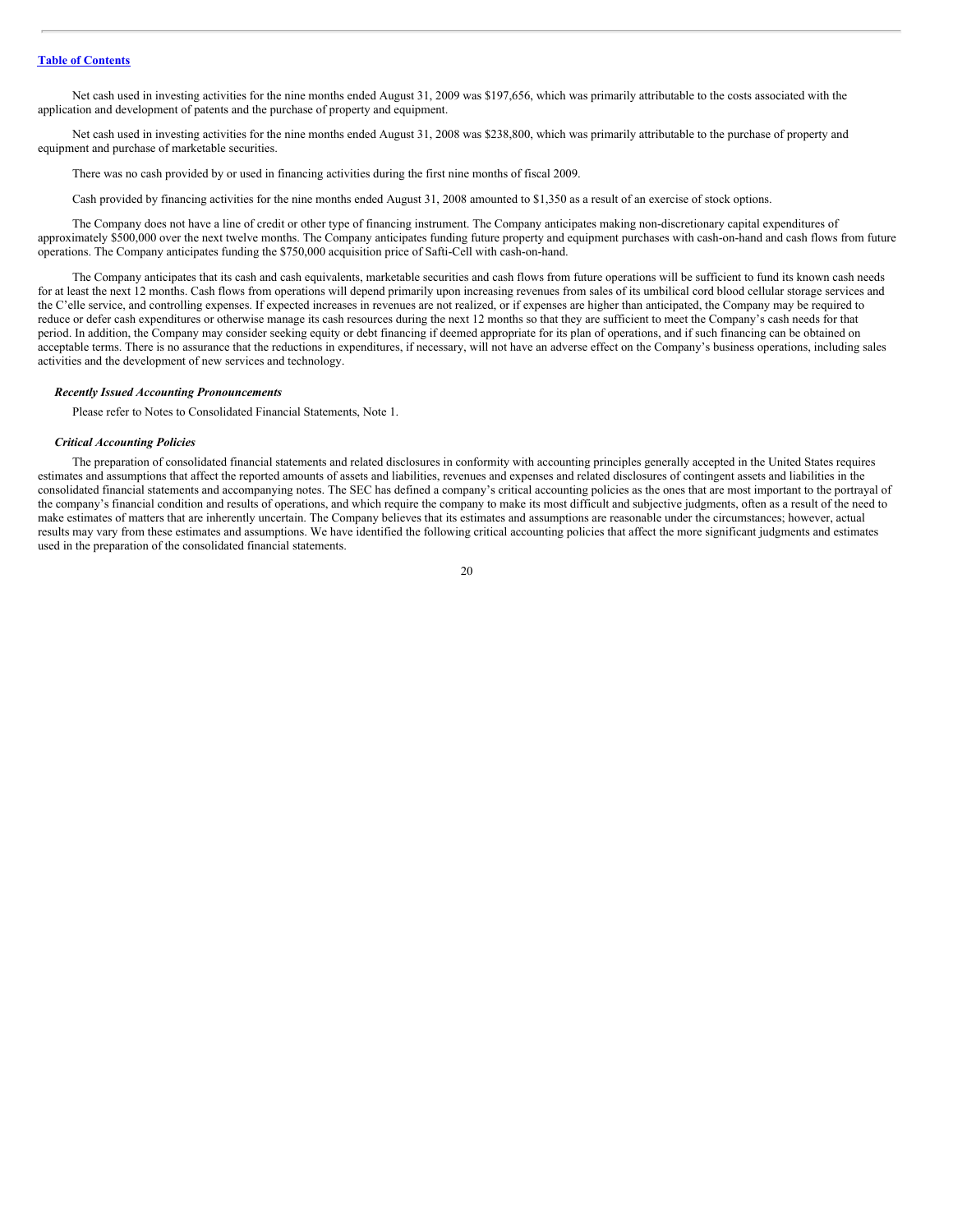#### *Revenue Recognition*

The Company records revenue from processing and storage of specimens. The Company recognizes revenue in accordance with SEC Staff Accounting Bulletin No. 101, ("SAB 101") as amended by SEC Staff Accounting Bulletin No. 104, ("SAB 104"), and Emerging Issues Task Force Issue No. 00-21, *Revenue Arrangements with Multiple Deliverables* ("EITF No. 00-21") for all revenue transactions. The Company recognizes revenue from processing fees upon completion of processing and cellular storage fees ratably over the contractual storage period. Deferred revenue on the accompanying balance sheets includes the portion of the annual storage fee and the twenty-one year storage fee that is being recognized over the contractual storage period. As of August 31, 2009 and November 30, 2008, the current portion of deferred revenue is approximately \$5,100,000 and \$4,600,000, respectively, and the long-term portion of deferred revenue is approximately \$7,300,000 and \$7,100,000, respectively. The Company also records revenue from shipping and handling when earned. Shipping and handling costs are expensed and included in cost of sales.

#### *Accounts Receivable*

Accounts receivable consist of the amounts due from clients that have enrolled in the U-Cord® processing and storage program and amounts due from license affiliates and do not require collateral. Accounts receivable due from clients are due within 30 days and are stated at amounts due from clients net of an allowance for doubtful accounts. Accounts outstanding longer than the contractual payment terms are considered past due. The Company determines its allowance by considering the length of time accounts receivable are past due, the Company's previous loss history, and the customer's current ability to pay its obligations. Therefore, if the financial condition of the Company's clients were to deteriorate beyond the estimates, the Company may have to increase the allowance for doubtful accounts which could have a negative impact on earnings. The Company writes-off accounts receivable when they become uncollectible, and payments subsequently received on such receivables are credited to the allowance for doubtful accounts.

#### *Income Taxes*

Under the asset and liability method of SFAS No. 109, "*Accounting for Income Taxes*", deferred tax assets and liabilities are recognized for the estimated future tax consequences attributable to differences between financial statement carrying amounts of existing assets and liabilities and their respective tax bases. Deferred tax assets and liabilities are measured using enacted tax rates expected to be recovered or settled. The ultimate realization of our deferred tax assets depends upon generating sufficient future taxable income prior to the expiration of the tax attributes. In assessing the need for a valuation allowance we must project future levels of taxable income. This assessment requires significant judgment. We examine the evidence related to the recent history of tax losses, the economic conditions which we operate and our forecasts and projections to make that determination.

The Company records foreign income taxes withheld from installment payments of non-refundable up-front license fees and royalty income earned on the processing and storage of cord blood stem cell specimens in geographic areas where the Company has license agreements.

The Company adopted the provisions of FIN 48 on December 1, 2007. Previously, the Company had accounted for tax contingencies in accordance with SFAS 5. As required by FIN 48, which clarifies SFAS 109, the Company recognizes the financial statement benefit of a tax position only after determining that the relevant tax authority would more likely than not sustain the position following an audit. For tax positions meeting the more-likely-than-not threshold, the amount recognized in the financial statements is the largest benefit that has a greater than 50 percent likelihood of being realized upon ultimate settlement with the relevant tax authority. Increases or decreases to the unrecognized tax benefits could result from management's belief that a position can or cannot be sustained upon examination based on subsequent information or potential lapse of the applicable statute of limitation for certain tax positions.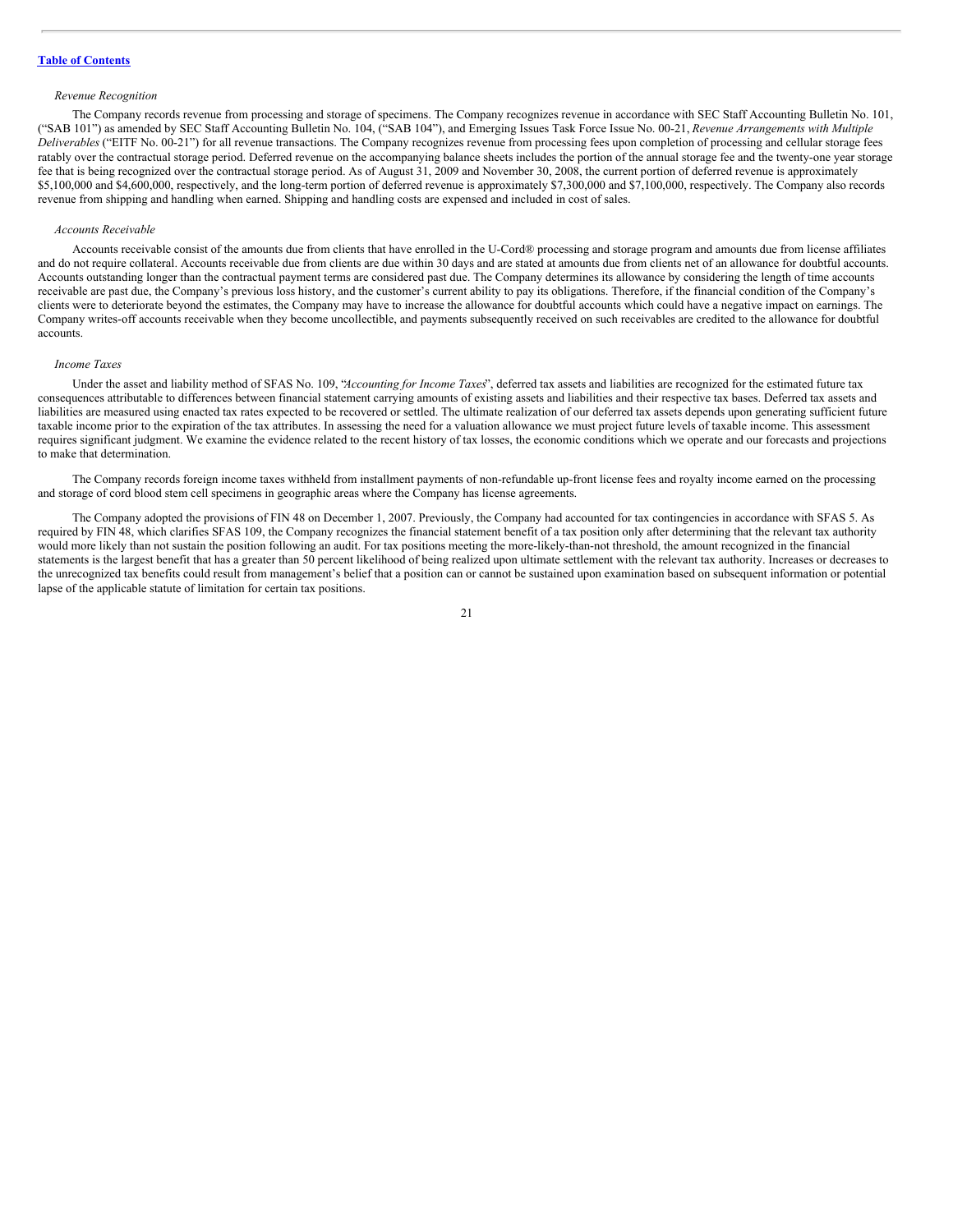#### **Table of [Contents](#page-1-0)**

#### *Investment in Saneron*

The Company made a significant investment in an entity that is involved in the area of stem cell research. The Company accounts for this investment under the equity method, and reviews its investment for impairment when there are indicators of possible impairment and, if necessary, adjusts the carrying value of such investment. The Company records equity in losses of affiliates until the investment balance is zero and only goodwill is remaining. The investment is reviewed annually to determine if an other than temporary impairment exists. The Company does not believe that an impairment exists as of August 31, 2009 and November 30, 2008. If actual future results are not consistent with the Company's assumptions and estimates, the Company may be required to record impairment charges in the future which could have a negative impact on earnings.

#### *Patents*

The Company incurs certain legal and related costs in connection with patent applications. If a future economic benefit is anticipated from the resulting patent or an alternate future use is available to the Company, such costs are capitalized and amortized over the expected life of the patent. The Company's assessment of future economic benefit involves considerable management judgment. A different conclusion could result in the reduction of the carrying value of these assets.

#### *Revenue Sharing Agreements*

The Company has entered into RSAs with various parties whereby these parties contracted with the Company for a percentage of future storage revenues the Company generates from clients in specific geographical areas. The RSAs have no definitive term or termination provisions. The sharing applies to the storage fees for all specified specimens in the area up to the number covered in the contract. When the number of specimens is filled, any additional specimens stored in that area are not subject to revenue sharing. As there are empty spaces resulting from attrition, the Company agrees to fill them as soon as possible. The parties typically pay the Company a non-refundable upfront fee for the rights to these future payments. The Company had recognized these non-refundable fees as a long-term liability. Given the criteria under which these RSAs are established, cash payments on these contracts can fluctuate from period to period. All payments made to the other parties to the RSAs are recognized as interest expense. At such time as the total payments can be determined, the Company will commence amortizing these liabilities under the effective interest method. The Company does not intend to enter into additional RSAs.

#### *License and Royalty Agreements*

The Company has entered into licensing agreements with certain investors in various international markets in an attempt to capitalize on the Company's technology. The investors typically pay a licensing fee to receive Company marketing programs, technology and know-how in a selected area. The investor may be given a right to sell sublicense agreements as well. As part of the accounting for the up-front license revenue, revenue from the up-front license fee is recognized based on such factors as when the payment is due, collectability and when all material services or conditions relating to the sale have been substantially performed based on the terms of the agreement. The Company has five active licensing agreements, one covering Mexico, Central America, and Ecuador, one covering Venezuela, two covering India and one covering China.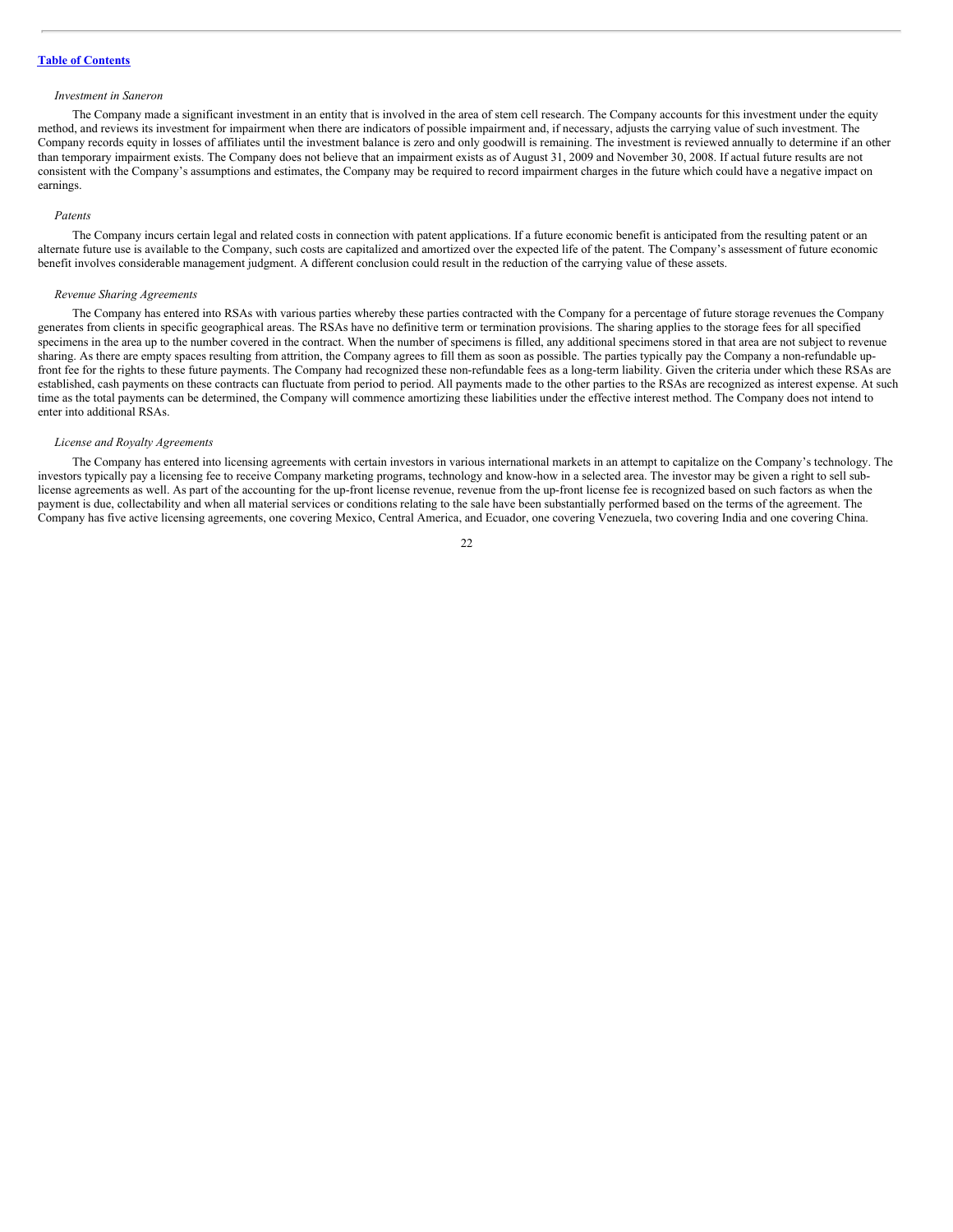In addition to the license fee, the Company earns royalties on subsequent processing and storage revenues by the licensee in the selected area and a fee on any sub-license agreements that are sold by the licensee where applicable. The Company also processes and stores specimens sent directly from customers of sub-licensees in Mexico, Central America, Ecuador and Venezuela. These fees are included in revenue on the consolidated statements of operations and comprehensive income (loss). As part of the accounting for royalty revenue, the Company uses estimates and judgments based on historical processing and storage volume in determining the timing and amount of royalty revenue to recognize. The Company periodically, and at least annually, reviews license and royalty receivables for collectability and, if necessary, will record an expense for an allowance for uncollectible accounts. If the financial condition of the Company's sub-licensees were to deteriorate beyond the estimates, the Company may have to increase the allowance for doubtful accounts which could have a negative impact on earnings. If the licensee's customer base were to decrease, it would negatively impact the Company's ongoing license income.

#### *Litigation*

The Company is periodically involved in litigation and regulatory proceedings incidental to the conduct of our business and the Company expects that it will be involved in such litigation and regulatory proceedings from time to time. The Company regularly reviews any such litigation and regulatory proceedings for possible adverse outcomes, and provides estimates for the possible liability to the Company from such adverse outcomes, as it considers appropriate.

#### *Product Warranty and Cryo-Cell Cares<sup>TM</sup> Program*

In December 2005, the Company began providing its customers enrolled under the new pricing structure with a payment warranty under which the Company agrees to pay \$50,000 to its client if the U-Cord® product retrieved is used for a stem cell transplant for the donor or an immediate family member and fails to engraft, subject to various restrictions. Additionally, under the Cryo-Cell Cares™ program, the Company will pay \$10,000 to the client to offset personal expenses if the U-Cord® product is used for bone marrow reconstitution in a myeloblative transplant procedure. The Company has not experienced any claims under the warranty program nor has it incurred costs related to these warranties. The Company does not maintain insurance for this warranty program and therefore maintains reserves to cover estimated potential liabilities. The Company accounts for the warranty as an obligation and recognizes the obligation in accordance with SFAS 5, *Accounting for Contingencies*. The Company's reserve balance is based on the \$50,000 maximum payment and the \$10,000 maximum expense reimbursement multiplied by formulas to determine the projected number of units requiring a payout. The Company determined the estimated expected usage and engraftment failure rates based on an analysis of the Company's historical usage and failure rates and the historical usage and failure rates in other private and public cord blood banks based on published data. The Company's estimates of expected usage and engraftment failure could change as a result of changes in actual usage rates or failure rates and such changes would require an adjustment to the established reserves. The historical usage and failure rates have been very low and a small increase in the number of transplants or engraftment failures could cause a significant increase in the estimated rates used in determining our reserve. In addition, the reserve will increase as additional U-Cord® specimens are stored which are subject to the warranty.

#### *Of -Balance Sheet Arrangements*

The Company has no off-balance sheet arrangements that have or are reasonable likely to have a current or future effect on its financial condition, changes in financial condition, revenues or expenses, results of operations, liquidity, capital expenditures or capital resources that is material to investors.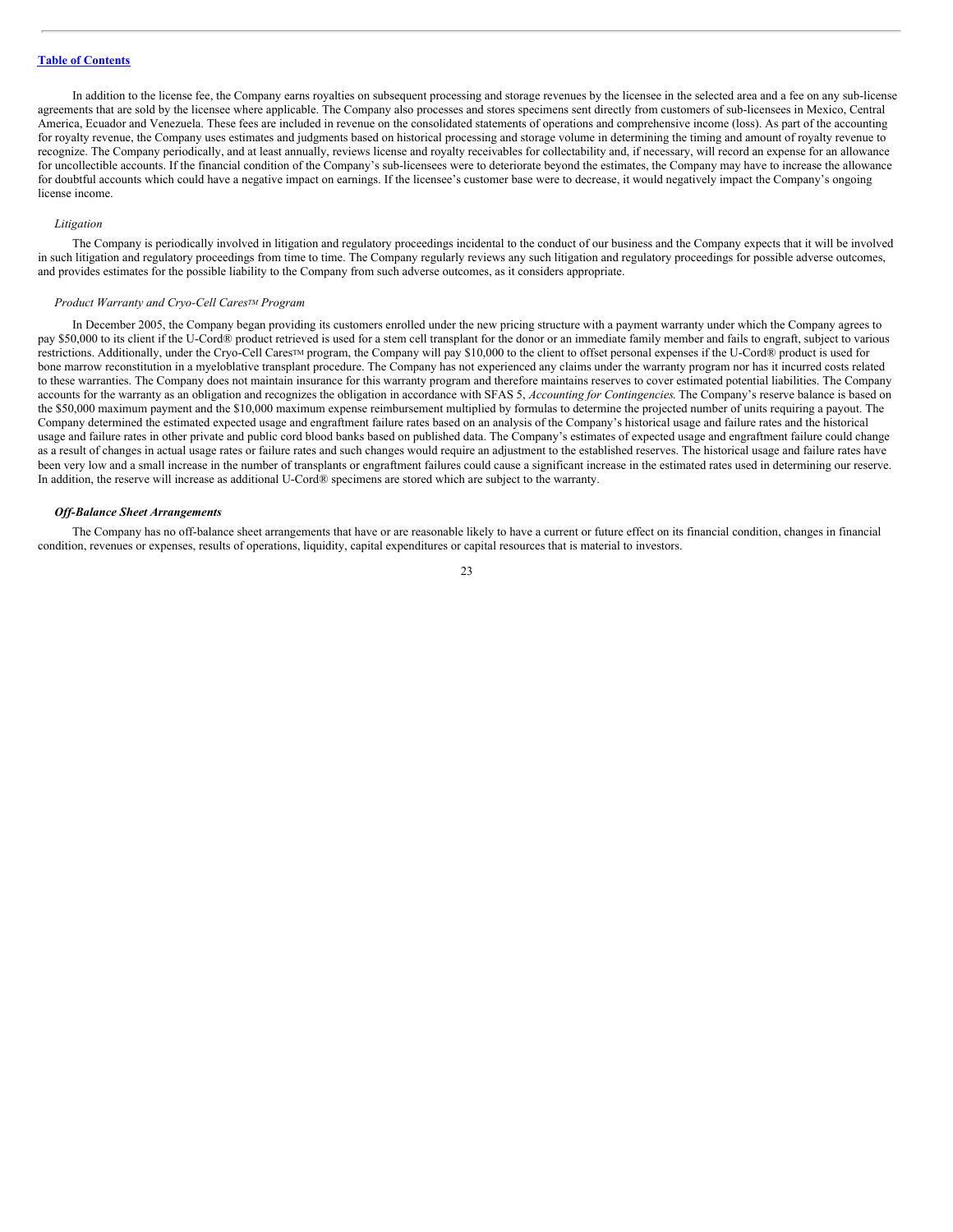#### *Forward Looking Statements*

This Form 10-Q, press releases and certain information provided periodically in writing or orally by the Company's officers or its agents may contain statements which constitute "forward-looking statements" within the meaning of Section 27A of the Securities Act of 1933, as amended and Section 21E of the Securities Exchange Act of 1934, as amended. The terms "Cryo-Cell International, Inc.," "Cryo-Cell," "Company," "we," "our" and "us" refer to Cryo-Cell International, Inc. The words "expect," "anticipate", "believe," "goal," "strategy", "plan," "intend," "estimate" and similar expressions and variations thereof, if used, are intended to specifically identify forward-looking statements. Those statements appear in a number of places in this Form 10-Q and in other places, and include statements regarding the intent, belief or current expectations of the Company, its directors or its officers with respect to, among other things:

- (i) our future performance and operating results;
- (ii) our future operating plans;
- (iii) our liquidity and capital resources; and
- (iv) our financial condition, accounting policies and management judgments.

Investors and prospective investors are cautioned that any such forward-looking statements are not guarantees of future performance and involve risks and uncertainties, and that actual results may differ materially from those projected in the forward-looking statements as a result of various factors. The factors that might cause such differences include, among others, the risk factors set forth in "Management's Discussion and Analysis of Financial Condition and Results of Operations – Forward-Looking Information" of our most recent Annual Report on Form 10-K and the following:

- (i) any adverse effect or limitations caused by recent increases in government regulation of stem cell storage facilities;
- (ii) any increased competition in our business;
- (iii) any decrease or slowdown in the number of people seeking to store umbilical cord blood stem cells or decrease in the number of people paying annual storage fees;
- (iv) market acceptance of the Company's C'elle service will require publication of scientific studies, consumer awareness, and the development of new therapies from the C'elle technology, none of which are certain;
- (v) any new services relating to other types of stem cells that have not yet been offered commercially, and there is no assurance that other stem cell services will be launched or will gain market acceptance;
- (vi) any adverse impacts on revenue or operating margins due to the costs associated with increased growth in our business, including the possibility of unanticipated costs relating to the operation of our facility and costs relating to the commercial launch of the placental stem cell service offering or any other new types of stem cells;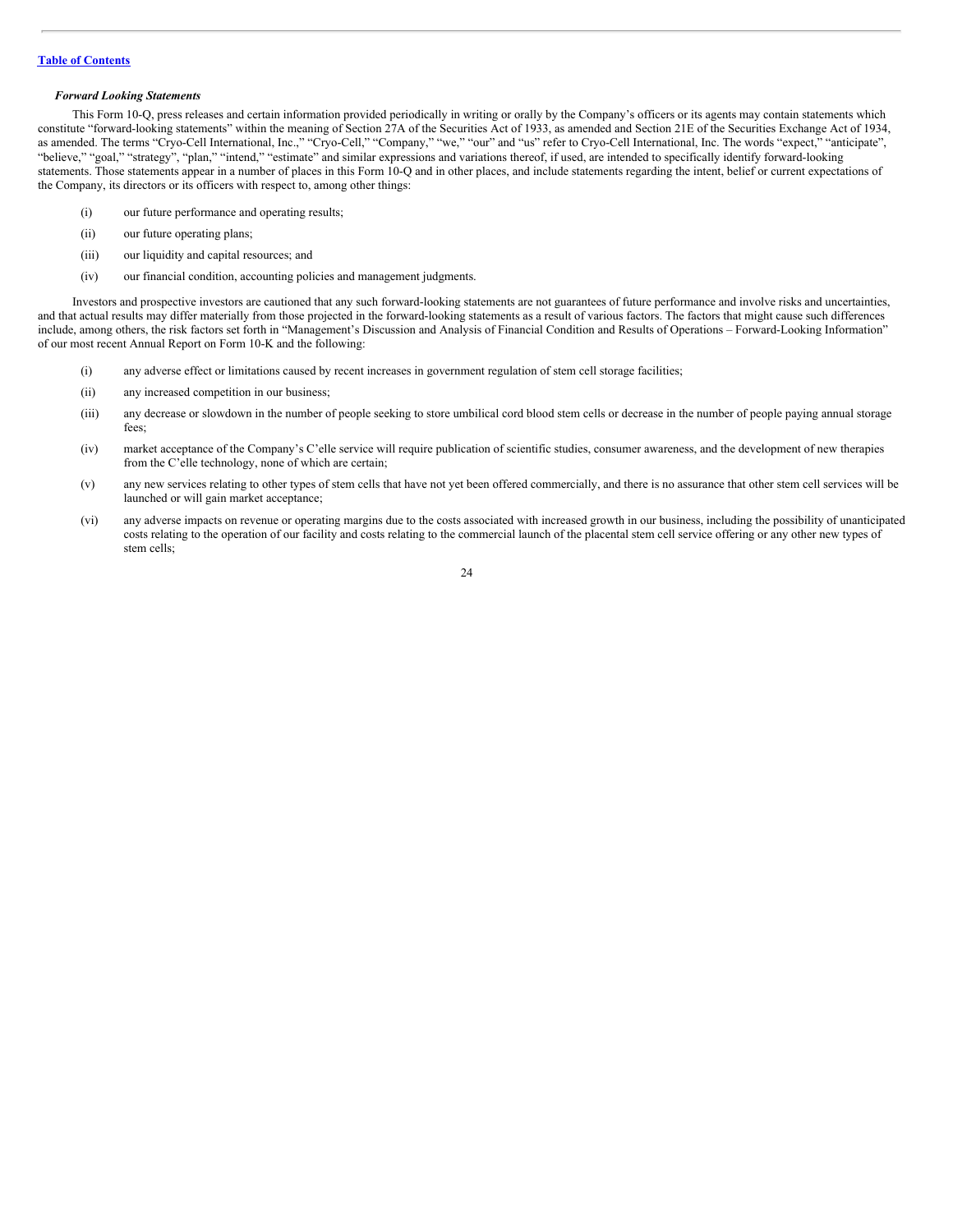- (vii) any unique risks posed by our international activities, including but not limited to local business laws or practices that diminish our affiliates' ability to effectively compete in their local markets;
- (viii) any technological or medical breakthroughs that would render the Company's business of stem cell preservation obsolete;
- (ix) any material failure or malfunction in our storage facilities; or any natural disaster or act of terrorism that adversely affects stored specimens;
- (x) any adverse results to our prospects, financial condition or reputation arising from any material failure or compromise of our information systems;
- (xi) the costs associated with defending or prosecuting litigation matters, particularly including litigation related to intellectual property, and any material adverse result from such matters;
- (xii) any negative consequences resulting from deriving, shipping and storing specimens at a second location;
- (xiii) current market, business and economic conditions in general and in our industry in particular;
- (xiv) any adverse performance by or relations with any of our licensees; and
- (xv) any inability to enter into new licensing arrangements including arrangements with non-refundable upfront fees;
- (xvi) any inability to realize cost savings as a result of recent acquisitions;
- (xvii) any inability to realize a return on an investment ;
- (xviii) any increased U.S. income tax expense as a result of inability to utilize or exhaustion of net operating losses;
- (xix) other factors many of which are beyond our control

We undertake no obligation to publicly update or revise the forward-looking statements made in this Form 10-Q to reflect events or circumstances after the date of this Form 10-Q or to reflect the occurrence of unanticipated events.

Readers are cautioned not to place undue reliance on these forward-looking statements, which reflect management's analysis only as of the date hereof. Cryo-Cell International, Inc. undertakes no obligation to publicly revise these forward-looking statements to reflect events or circumstances that arise after the date hereof. Readers should carefully review the risk factors described in other documents the Company files from time to time with the Securities and Exchange Commission, including the Annual Report on Form 10-K filed by the Company and any Current Reports on Form 8-K filed by the Company.

#### <span id="page-24-0"></span>**Item 3. Quantitative and Qualitative Disclosures About Market Risk.**

Not applicable.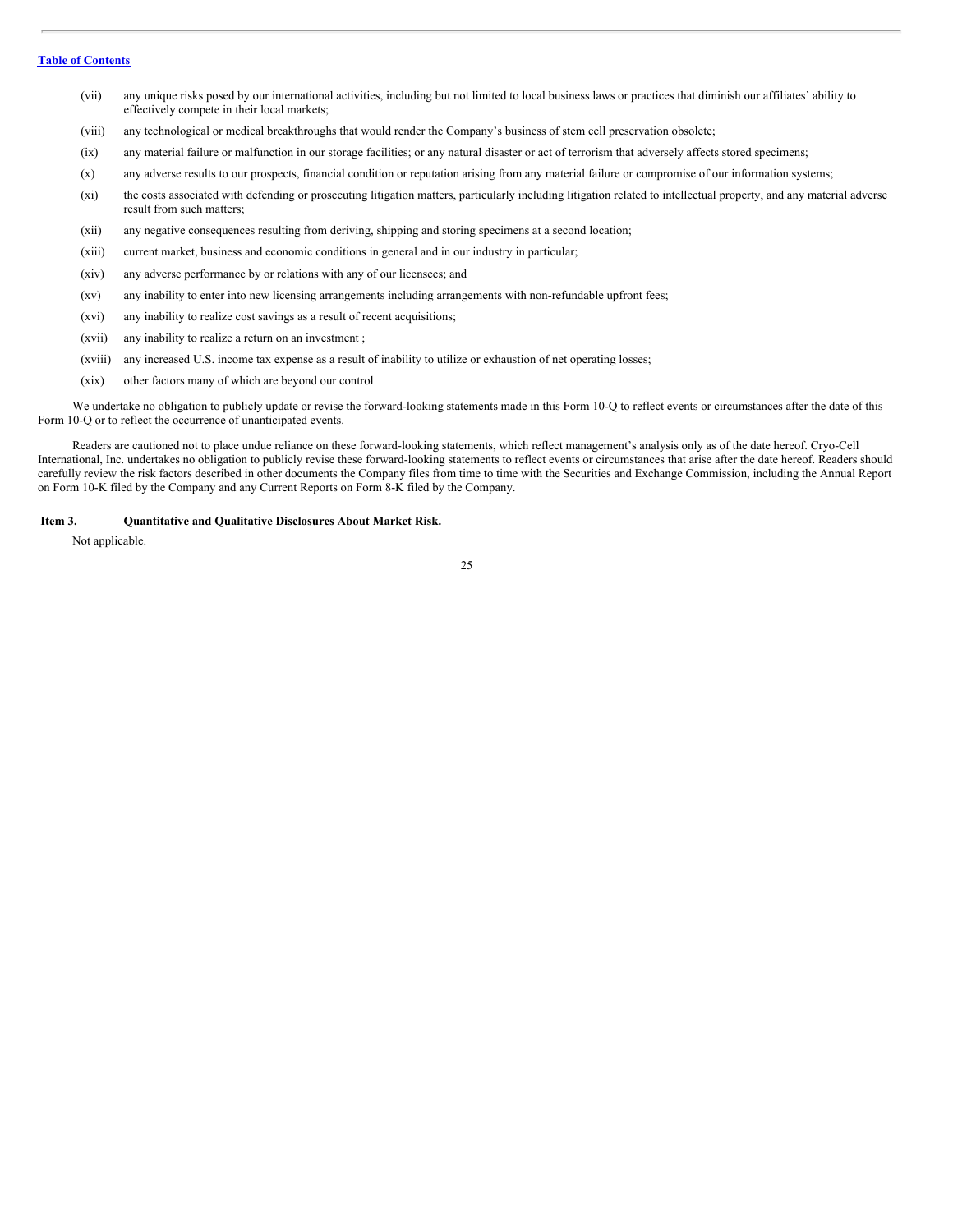#### <span id="page-25-0"></span>**Item 4. Controls and Procedures**

#### *Evaluation of Disclosure Controls and Procedures*

Based on their most recent review, as of the end of the period covered by this Quarterly Report, the Company's principal executive officer and principal financial officer have concluded that the Company's disclosure controls and procedures are effective to provide reasonable assurance that information required to be disclosed by the Company in the reports that it files or submits under the Securities Exchange Act of 1934, as amended, is accumulated and communicated to the Company's management, including its principal executive officer and principal financial officer, as appropriate to allow timely decisions regarding required disclosure and are effective to ensure that such information is recorded, processed, summarized and reported within the time periods specified in the SEC's rules and forms.

#### *Changes in Internal Control Over Financial Reporting*

There have been no changes in the Company's internal control over financial reporting (as such term is defined in Rules 13a-15(f) and 15d-15(f) under the Exchange Act) during the nine months ended August 31, 2009 that have materially affected, or are reasonably likely to materially affect, the Company's internal control over financial reporting.

#### *Limitations on the Ef ectiveness of Controls*

Our management, including our CEO and CFO, does not expect that our disclosure controls and internal controls will prevent all error and all fraud. A control system, no matter how well conceived and operated, can provide only reasonable, not absolute, assurance that the objectives of the control system are met. Further, the design of a control system must reflect the fact that there are resource constraints, and the benefits of controls must be considered relative to their costs. Because of the inherent limitations in all control systems, no evaluation of controls can provide absolute assurance that all control issues and instances of fraud, if any, within the company have been detected. These inherent limitations include the realities that judgments in decision-making can be faulty, and that breakdowns can occur because of simple error or mistake. Additionally, controls can be circumvented by the individual acts of some persons, by collusion of two or more people, or by management or board override of the control.

The design of any system of controls also is based in part upon certain assumptions about the likelihood of future events, and there can be no assurance that any design will succeed in achieving its stated goals under all potential future conditions; over time, control may become inadequate because of changes in conditions, or the degree of compliance with the policies or procedures may deteriorate. Because of the inherent limitations in a cost-effective control system, misstatements due to error or fraud may occur and not be detected.

#### *CEO and CFO Certifications*

Appearing as exhibits 31.1 and 31.2 to this report there are Certifications of the CEO and the CFO. The Certifications are required in accordance with Section 302 of the Sarbanes-Oxley Act of 2002 (the Section 302 Certifications). This Item of this report is the information concerning the evaluation referred to in the Section 302 Certifications and this information should be read in conjunction with the Section 302 Certifications for a more complete understanding of the topics presented.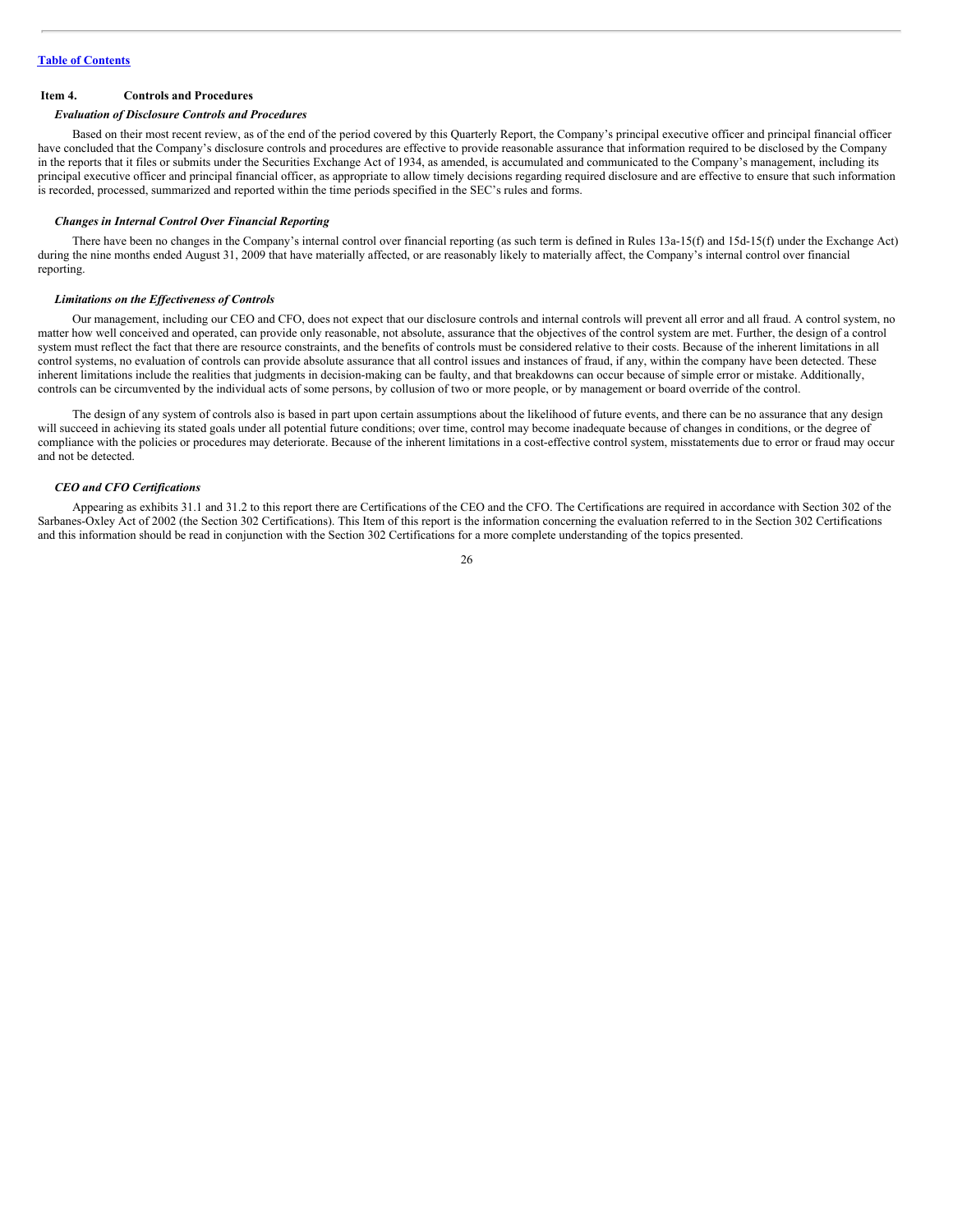# **PART II - OTHER INFORMATION**

# <span id="page-26-0"></span>**ITEM 1. LEGAL PROCEEDINGS**

None.

#### <span id="page-26-1"></span>**ITEM 1A. RISK FACTORS**

Not applicable since we are a smaller reporting company.

#### <span id="page-26-2"></span>**ITEM 2. UNREGISTERED SALES OF EQUITY SECURITIES AND USE OF PROCEEDS**

None.

#### <span id="page-26-3"></span>**ITEM 3. DEFAULTS UPON SENIOR SECURITIES**

None.

#### <span id="page-26-4"></span>**ITEM 4. SUBMISSION OF MATTERS TO A VOTE OF SECURITY HOLDERS**

The Company held the Annual Meeting of Stockholders on July 14, 2009. The stockholders voted on the following:

#### *Election of seven directors.*

The following results were certified by the Inspector of Elections on July 15, 2008:

*Election of Directors*. The following persons were elected as directors at the Annual Meeting:

| <b>Nominees Elected</b> | For       | Withheld  |
|-------------------------|-----------|-----------|
| Mercedes Walton         | 5,998,823 | 3.725.439 |
| Gaby W. Goubran         | 7.458.430 | 2,265,832 |
| John Mathews            | 9,179,464 | 544,798   |
| Anthony P. Finch        | 7,539,726 | 2,184,536 |
| Andrew J. Filipowski    | 7,460,944 | 2,263,318 |
| Ki Yong Choi            | 9.179.749 | 544.513   |
| <b>Scott Christian</b>  | 7.457.506 | 2.266.756 |

*Ratification of Auditor Appointment*. The proposal to ratify the appointment of Grant Thornton LLP as the Company's independent registered public accountants for fiscal 2009 was approved by the following vote:

| $For$ | <b>\gains</b> t |                                                                                                                        |
|-------|-----------------|------------------------------------------------------------------------------------------------------------------------|
| 70    |                 | and the state of the state of the state of the state of the state of the state of the state of the state of th<br>1011 |
|       |                 |                                                                                                                        |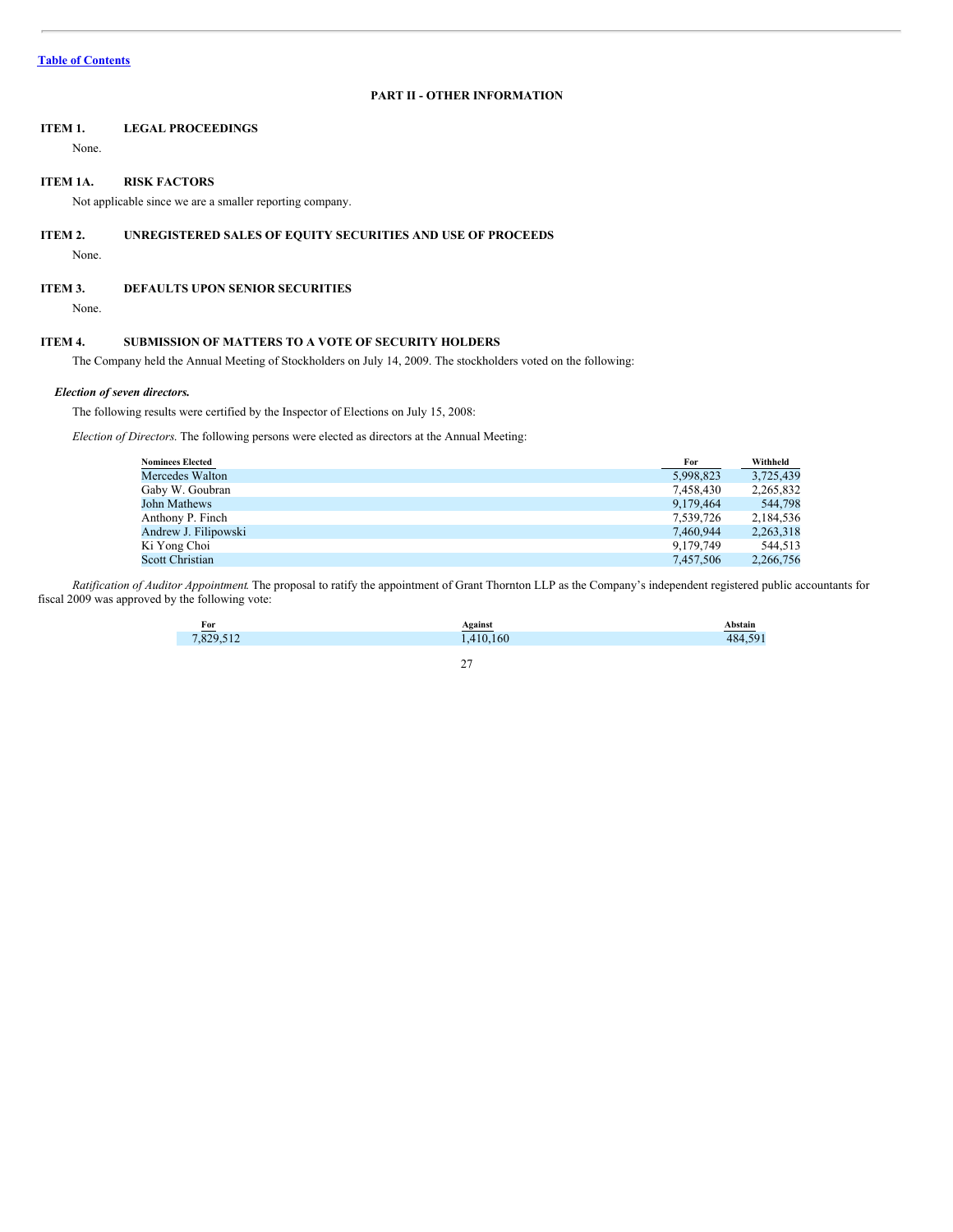# **Table of [Contents](#page-1-0)**

# <span id="page-27-0"></span>**ITEM 5. OTHER INFORMATION**

None.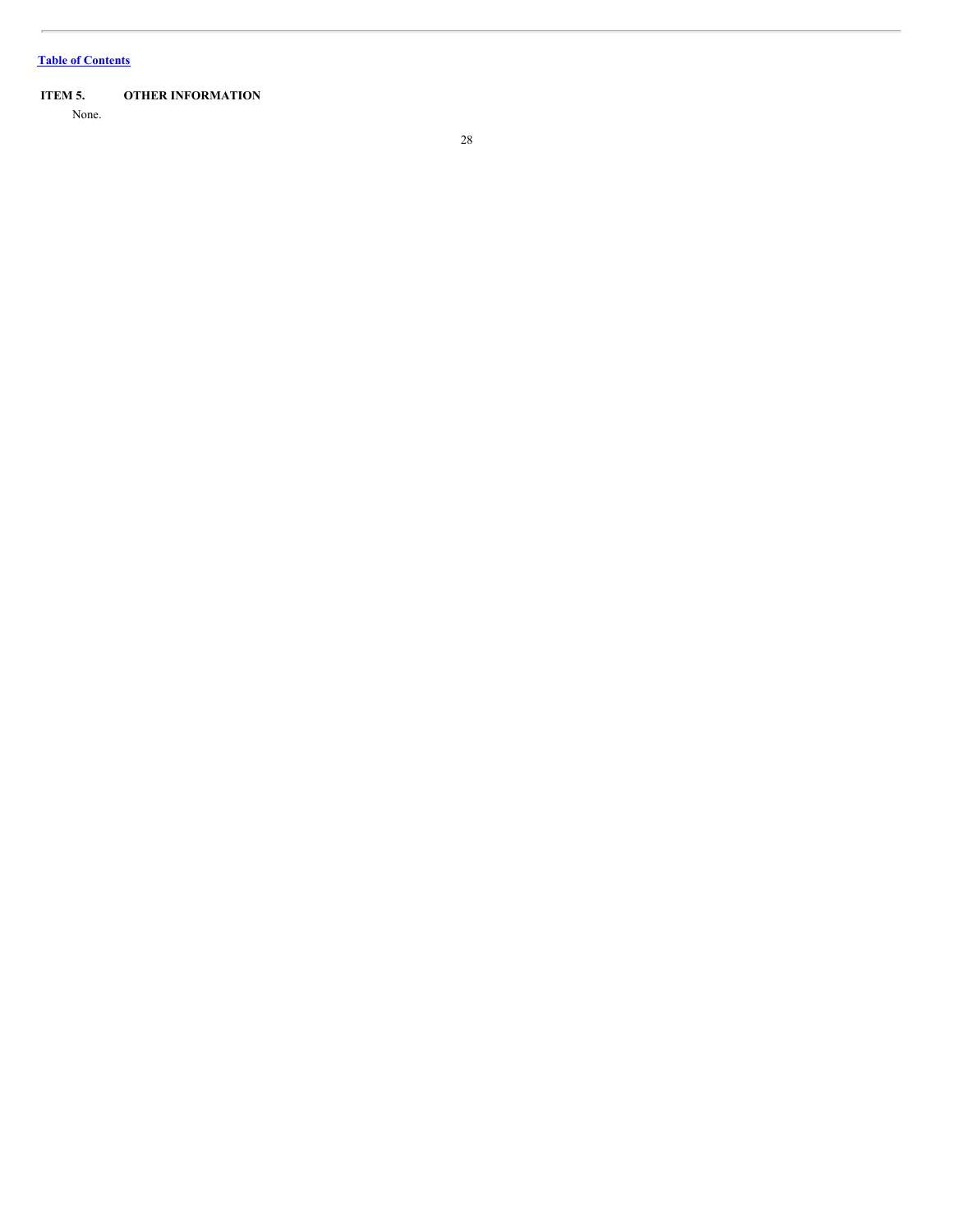### **Table of [Contents](#page-1-0)**

# <span id="page-28-0"></span>**ITEM 6. EXHIBITS**

- (a) Exhibits
	- 31.1 Certification of CEO Pursuant to Section 302 of the Sarbanes-Oxley Act of 2002*(filed herewith)*.
	- 31.2 Certification of CFO Pursuant to Section 302 of the Sarbanes-Oxley Act of 2002*(filed herewith)*.
	- 32.1 Certification Pursuant to 18 U.S.C. Section 1350, as Adopted Pursuant to Section 906 of the Sarbanes-Oxley Act of 2002.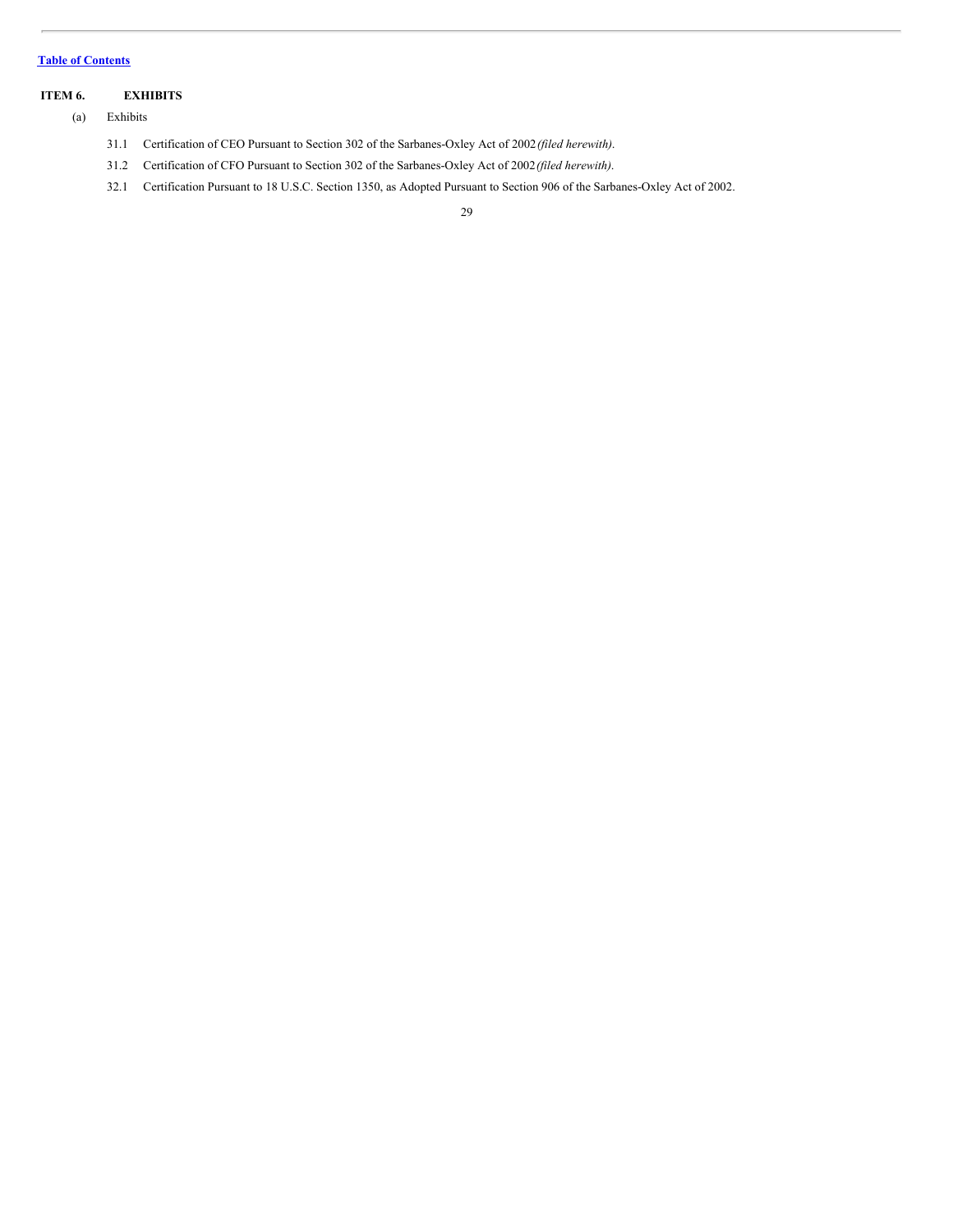# <span id="page-29-0"></span>**SIGNATURES**

In accordance with Section 13 or 15(d) of the Securities Exchange Act of 1934, the registrant has duly caused this report to be signed on its behalf by the undersigned thereunto duly authorized.

Cryo-Cell International, Inc.

/S/ MERCEDES WALTON **Mercedes Walton Chief Executive Officer**

Cryo-Cell International, Inc.

/S/ JILL TAYMANS **Jill M. Taymans Vice President, Finance**

Date: October 15, 2009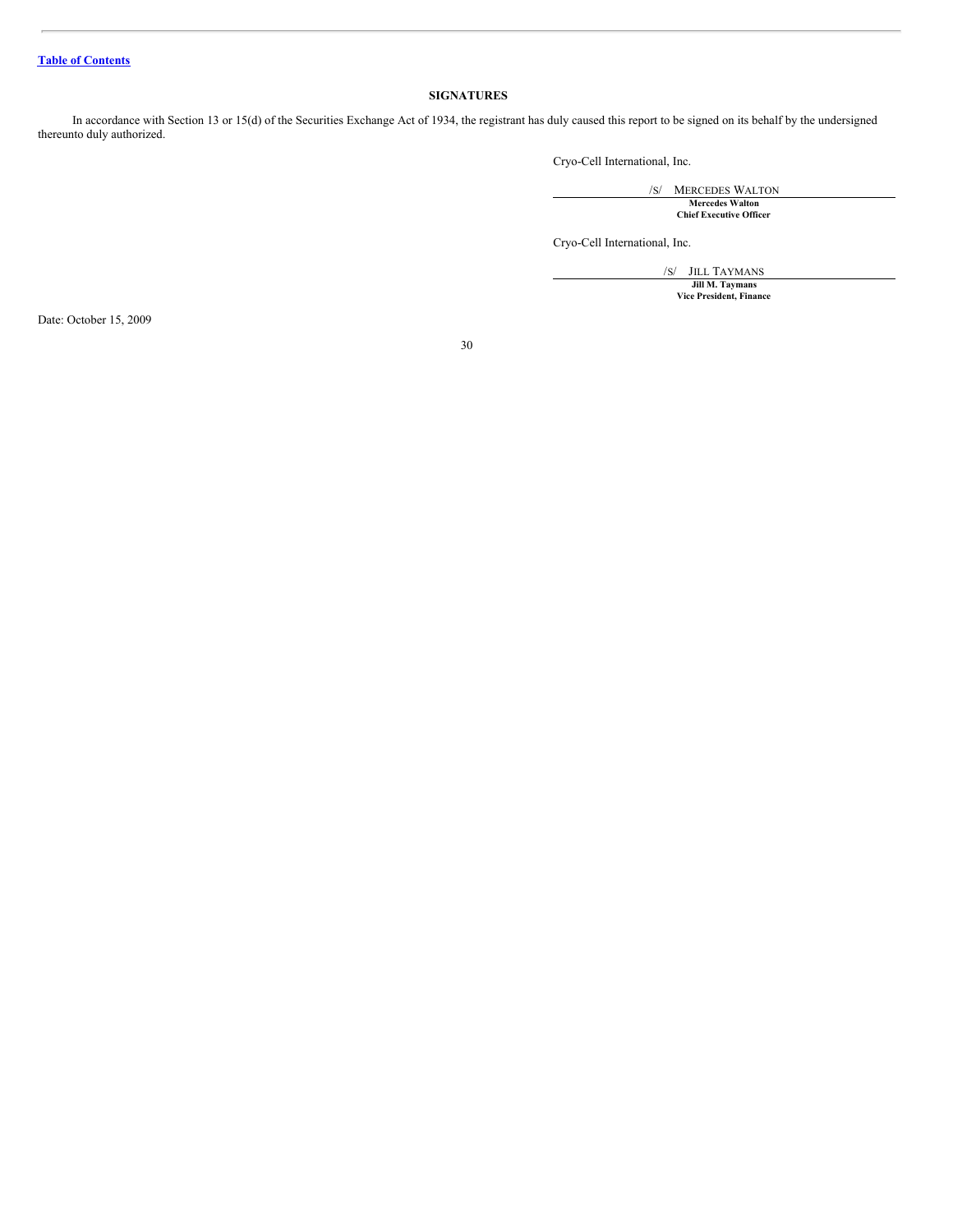# CERTIFICATION OF CHIEF EXECUTIVE OFFICER

I, Mercedes Walton, certify that:

- 1. I have reviewed this quarterly report on Form 10-Q of Cryo-Cell International, Inc. (the "Registrant");
- 2. Based on my knowledge, this report does not contain any untrue statement of a material fact or omit to state a material fact necessary to make the statements made, in light of the circumstances under which such statements were made, not misleading with respect to the period covered by this report;
- 3. Based on my knowledge, the financial statements, and other financial information included in this report, fairly present in all material respects the financial condition, results of operations and cash flows of the registrant as of, and for, the periods presented in this report;
- 4. The Registrant's other certifying officer(s) and I are responsible for establishing and maintaining disclosure controls and procedures (as defined in Exchange Act Rules 13a-15(e) and 15d-15(e)) for the Registrant and have:

(a) Designed such disclosure controls and procedures, or caused such disclosure controls and procedures to be designed under our supervision, to ensure that material information relating to the Registrant, including its consolidated subsidiaries, is made known to us by others within those entities, particularly during the period in which this quarterly report is being prepared;

(b) Designed such internal control over financial reporting, or caused such internal control over financial reporting to be designed under our supervision, to provide reasonable assurance regarding the reliability of financial reporting and the preparation of financial statements for external purposes in accordance with generally accepted accounting principles;

(c) Evaluated the effectiveness of the Registrant's disclosure controls and procedures and presented in this report our conclusions about the effectiveness of the disclosure controls and procedures, as of the end of the period covered by this report based on such evaluation; and

(d) disclosed in this report any change in the Registrant's internal control over financial reporting that occurred during the Registrant's most recent fiscal quarter that has materially affected, or is reasonably likely to materially affect, the Registrant's internal control over financial reporting;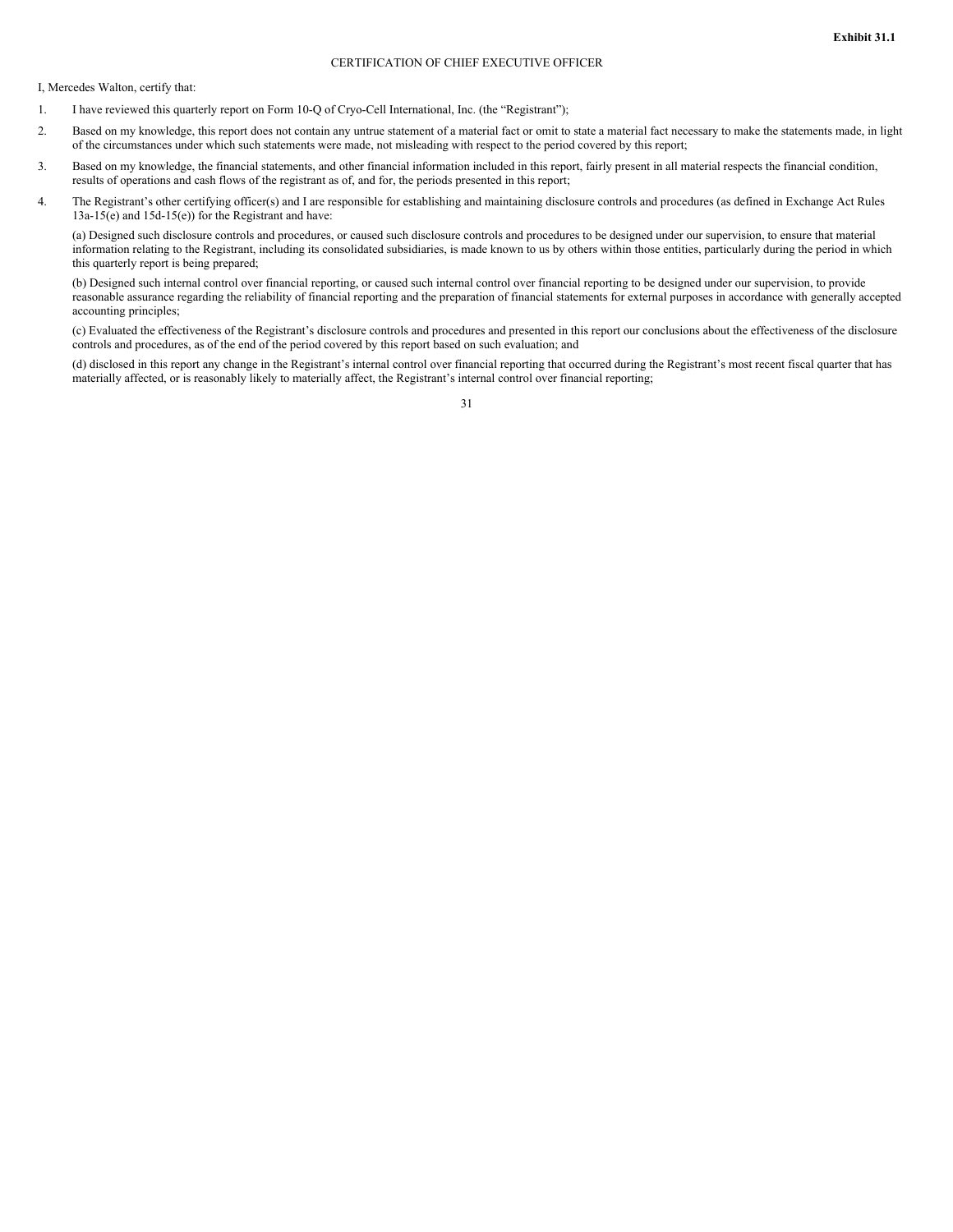5. The Registrant's other certifying officer(s) and I have disclosed, based on our most recent evaluation of internal control over financial reporting, to the Registrant's auditors and the audit committee of the Registrant's board of directors (or persons performing the equivalent functions):

(a) All significant deficiencies and material weaknesses in the design or operation of internal control over financial reporting which are reasonably likely to adversely affect the Registrant's ability to record, process, summarize and report financial information; and

(b) Any fraud, whether or not material, that involves management or other employees who have a significant role in the Registrant's internal control over financial reporting.

Dated: October 15, 2009

| /s/ Mercedes Walton |  |
|---------------------|--|
| Mercedes Walton     |  |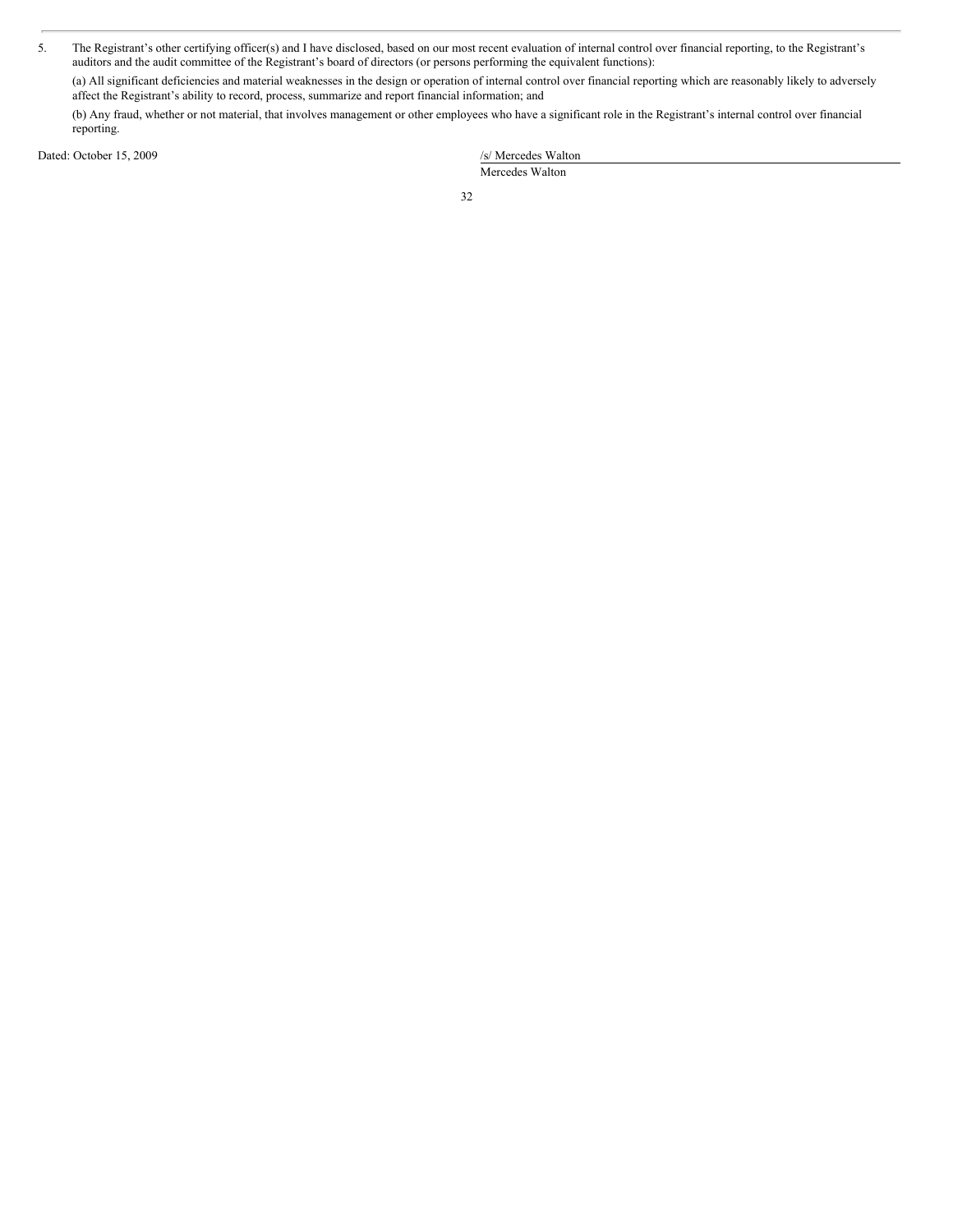#### CERTIFICATION OF CHIEF FINANCIAL OFFICER

I, Jill M. Taymans, certify that:

- 1. I have reviewed this quarterly report on Form 10-Q of Cryo-Cell International, Inc. (the "Registrant");
- 2. Based on my knowledge, this report does not contain any untrue statement of a material fact or omit to state a material fact necessary to make the statements made, in light of the circumstances under which such statements were made, not misleading with respect to the period covered by this report;
- 3. Based on my knowledge, the financial statements, and other financial information included in this report, fairly present in all material respects the financial condition, results of operations and cash flows of the registrant as of, and for, the periods presented in this report;
- 4. The Registrant's other certifying officer(s) and I are responsible for establishing and maintaining disclosure controls and procedures (as defined in Exchange Act Rules 13a-15(e) and 15d-15(e)) for the Registrant and have:

(a) Designed such disclosure controls and procedures, or caused such disclosure controls and procedures to be designed under our supervision, to ensure that material information relating to the Registrant, including its consolidated subsidiaries, is made known to us by others within those entities, particularly during the period in which this quarterly report is being prepared;

(b) Designed such internal control over financial reporting, or caused such internal control over financial reporting to be designed under our supervision, to provide reasonable assurance regarding the reliability of financial reporting and the preparation of financial statements for external purposes in accordance with generally accepted accounting principles;

(c) Evaluated the effectiveness of the Registrant's disclosure controls and procedures and presented in this report our conclusions about the effectiveness of the disclosure controls and procedures, as of the end of the period covered by this report based on such evaluation; and

(d) disclosed in this report any change in the Registrant's internal control over financial reporting that occurred during the Registrant's most recent fiscal quarter that has materially affected, or is reasonably likely to materially affect, the Registrant's internal control over financial reporting;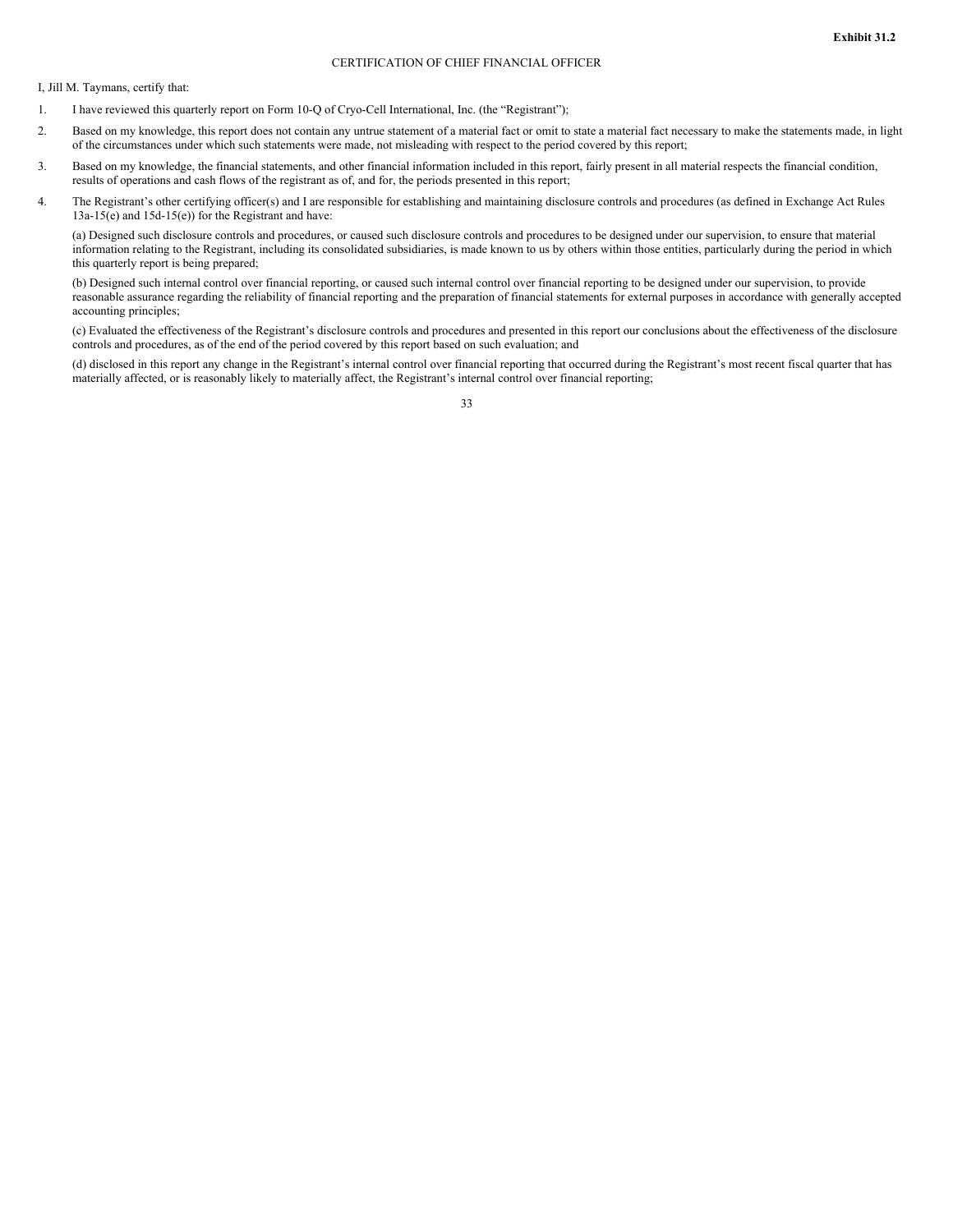5. The Registrant's other certifying officer(s) and I have disclosed, based on our most recent evaluation of internal control over financial reporting, to the Registrant's auditors and the audit committee of the Registrant's board of directors (or persons performing the equivalent functions):

(a) All significant deficiencies and material weaknesses in the design or operation of internal control over financial reporting which are reasonably likely to adversely affect the Registrant's ability to record, process, summarize and report financial information; and

(b) Any fraud, whether or not material, that involves management or other employees who have a significant role in the Registrant's internal control over financial reporting.

Dated: October 15, 2009 /s/ Jill M. Taymans

Jill M. Taymans